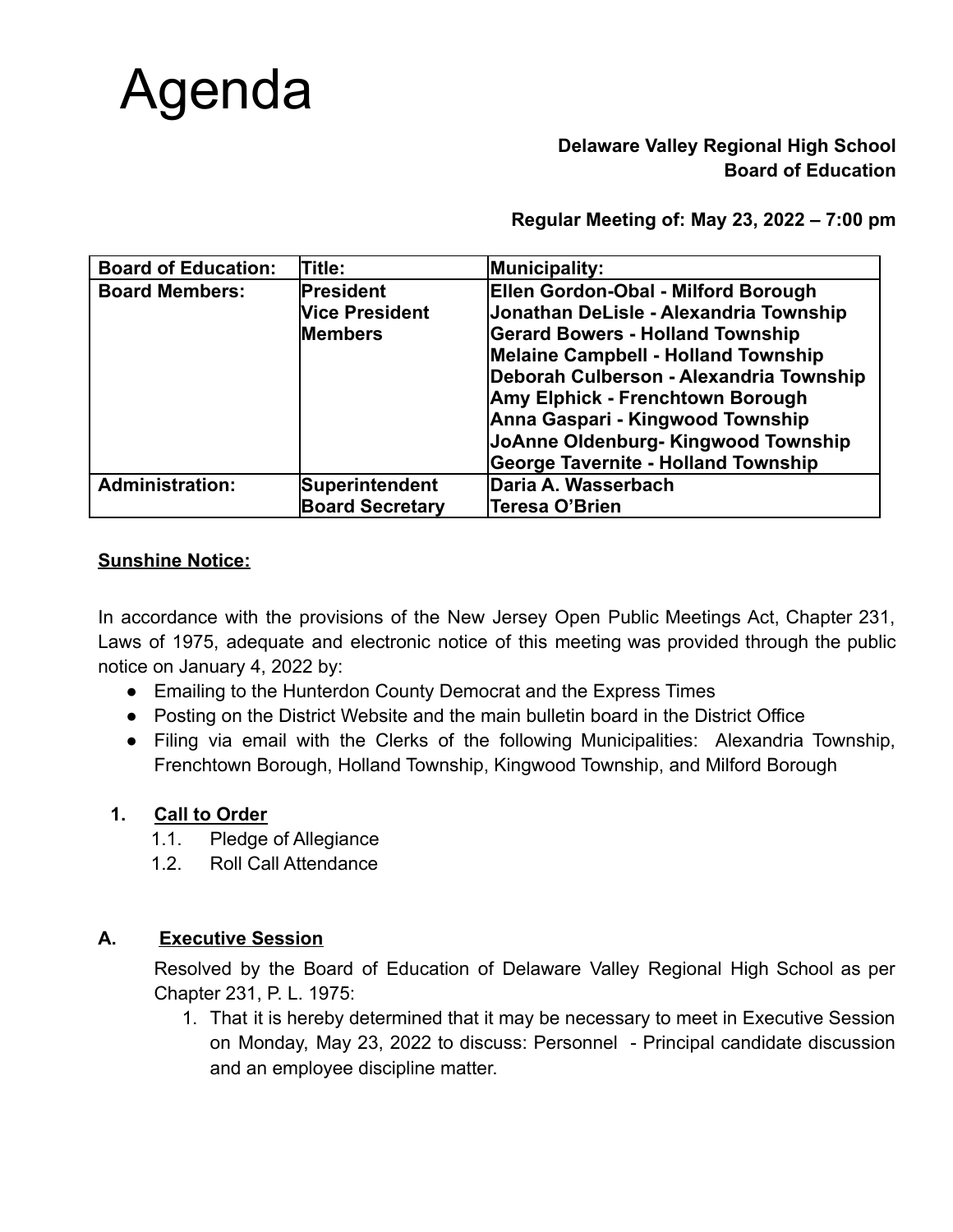- 2. The matter discussed will be made public if and when confidentiality is no longer required and action pursuant to said discussion shall take place only at a public meeting.
- 3. The length of the meeting is thought to be approximately fifteen (15) minutes. Action will be taken upon returning to open session.

# **2. Presentations**

2.1 Student Recognition:

Students of the Month: Daria Wasserbach, Superintendent The Delphi Staff SNO Distinguished Site Award, Brian Smith, Advisor

Athletes of the Month: Mr. Deniz, Athletic Director Boys' Lacrosse, Ryan Neal, Coach Niebuhr Golf, Owen Kucharski, Coach Kirschenmann Girls' Lacrosse, Annabelle Niebuhr, Coach Rifflard

The Arts Students of the Month: Kimberly Johnson, Yearbook Editor, Jennifer MacDade, Advisor

# **3. Administrative/Staff Presentation and Reports**

Management Reports:

- 3.1 School Administration: Athletics Bill Deniz, Athletic Director, Supervisor of Health and Physical Education
- 3.2 Principal's Report Submitted by Dr. Broadus Davis, Interim Principal
- 3.3 Public Presentation on the [Proposed Comprehensive](https://dvrhs-public.rubiconatlas.org/Atlas/Browse/View/Calendars?BrowseByItemType=&BrowseByItemID=&Page=1&SubjectFilter%5B%5D=7&CourseFilter=&NowViewing=Atlas_Browse_View_Calendars&OrderBy=&OrderDirection=&HideEmptyMaps=&CurriculumMapID=1401&YearID=2022&SourceSiteID=&) Health and Physical [Education Curriculum](https://dvrhs-public.rubiconatlas.org/Atlas/Browse/View/Calendars?BrowseByItemType=&BrowseByItemID=&Page=1&SubjectFilter%5B%5D=7&CourseFilter=&NowViewing=Atlas_Browse_View_Calendars&OrderBy=&OrderDirection=&HideEmptyMaps=&CurriculumMapID=1401&YearID=2022&SourceSiteID=&) aligned to the 2020 NJSLS-CH/PE - **has been postponed. Date to be announced as soon as possible.**

# **4. Public Comment - Bylaw No. 0167 "Public Participation in Board Meetings"**

Residents are invited to respectfully share their concerns, comments, and suggestions.

# **5. Board Goals and Evaluation Calendar**

# 2021/2022 District Goals

- 1. To develop and implement learning recovery for all students.
- 2. To continue to foster a school culture and climate that honors our shared mission, vision and beliefs that provides a supportive educational environment for teaching and learning for all students and staff.
- 3. Develop community and business partnerships that provide opportunities and experience beyond the classroom for all students.
- 4. Develop a strategy to promote Delaware Valley Regional High School, and to retain and attract students.

2021/2022 Calendar for Board/CSA Evaluation: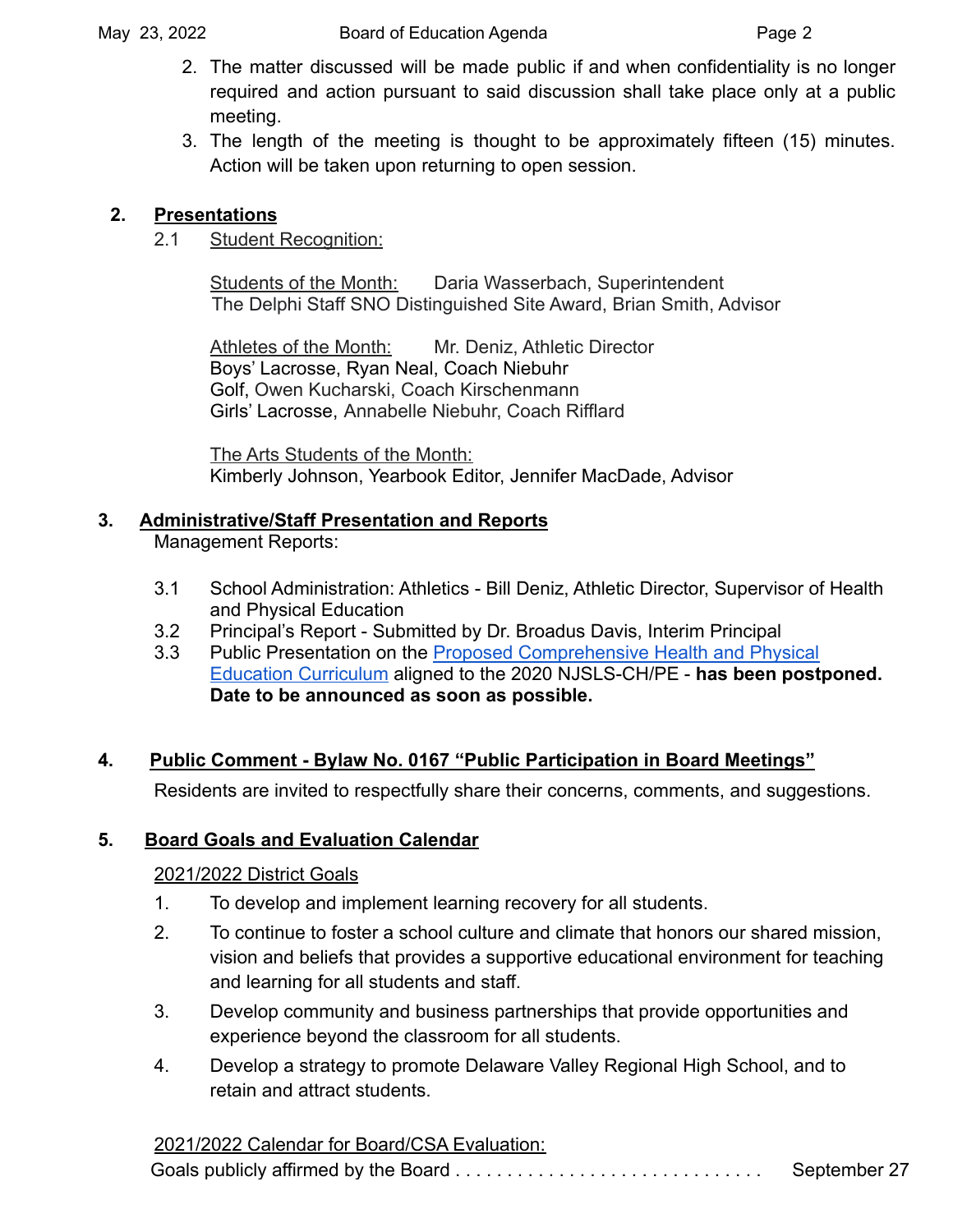| Goals/Indicators of success incorporated into goal evaluation document   | September 27<br>Monthly<br>May 31<br>June 20 |
|--------------------------------------------------------------------------|----------------------------------------------|
|                                                                          | April 25                                     |
|                                                                          | May 9                                        |
|                                                                          | May 16                                       |
| Initial CSA Summary REport completed and distributed to Board for review | June 13                                      |
| Final CSA Summary Report complete by Board President                     | June 20                                      |
|                                                                          | June 20                                      |
| Summary Conference (must be completed by June 30)                        | June 27                                      |
|                                                                          | June 27                                      |

# **6. Superintendent - Daria Wasserbach**

## Informational Items:

*HIB Report Period ending May 23, 2022:*

| Month/Year        | # of<br># Identified<br>Remediation<br>Discipline &<br>Incidents<br>Remediation<br>as HIB<br>Reported |                | Appealed<br>(Y/N) |     |     |
|-------------------|-------------------------------------------------------------------------------------------------------|----------------|-------------------|-----|-----|
| June 29 - Aug. 23 | 0                                                                                                     | $\pmb{0}$      | N/A               | N/A | N/A |
| Aug 24 - Sept 27  | 0                                                                                                     | 0              | N/A               | N/A | N/A |
| Sept 28 - Oct 25  | 0*                                                                                                    | $\mathbf 0$    | N/A               | N/A | N/A |
| Oct 26 - Nov 29   | 3                                                                                                     | $\overline{2}$ | Y                 | Y   | N   |
| Nov 30- Dec 20    | $\mathbf 0$                                                                                           | $\mathbf 0$    | N/A               | N/A | N/A |
| Dec $21 -$ Jan 3  | 1                                                                                                     | 1              | Y                 | Y   | N/A |
| Jan 4 - Jan 24    | $\mathbf 0$                                                                                           | $\mathbf 0$    | N/A               | N/A | N/A |
| Jan 25 - Feb 28   | 5                                                                                                     | 1              | Y                 | Y   | N/A |
| Feb 29 - Mar 28   | $\overline{2}$                                                                                        | 1              | Y                 | Y   | N/A |
| Mar 29 - April 25 | 0                                                                                                     | 0              | N/A               | N/A | N/A |
| April 26 - May 23 | $\mathbf 0$                                                                                           | $\mathbf 0$    |                   |     |     |
| May 24 - June 27  |                                                                                                       |                |                   |     |     |
| <b>TOTAL</b>      | 11                                                                                                    | 5              |                   |     |     |

\*Corrected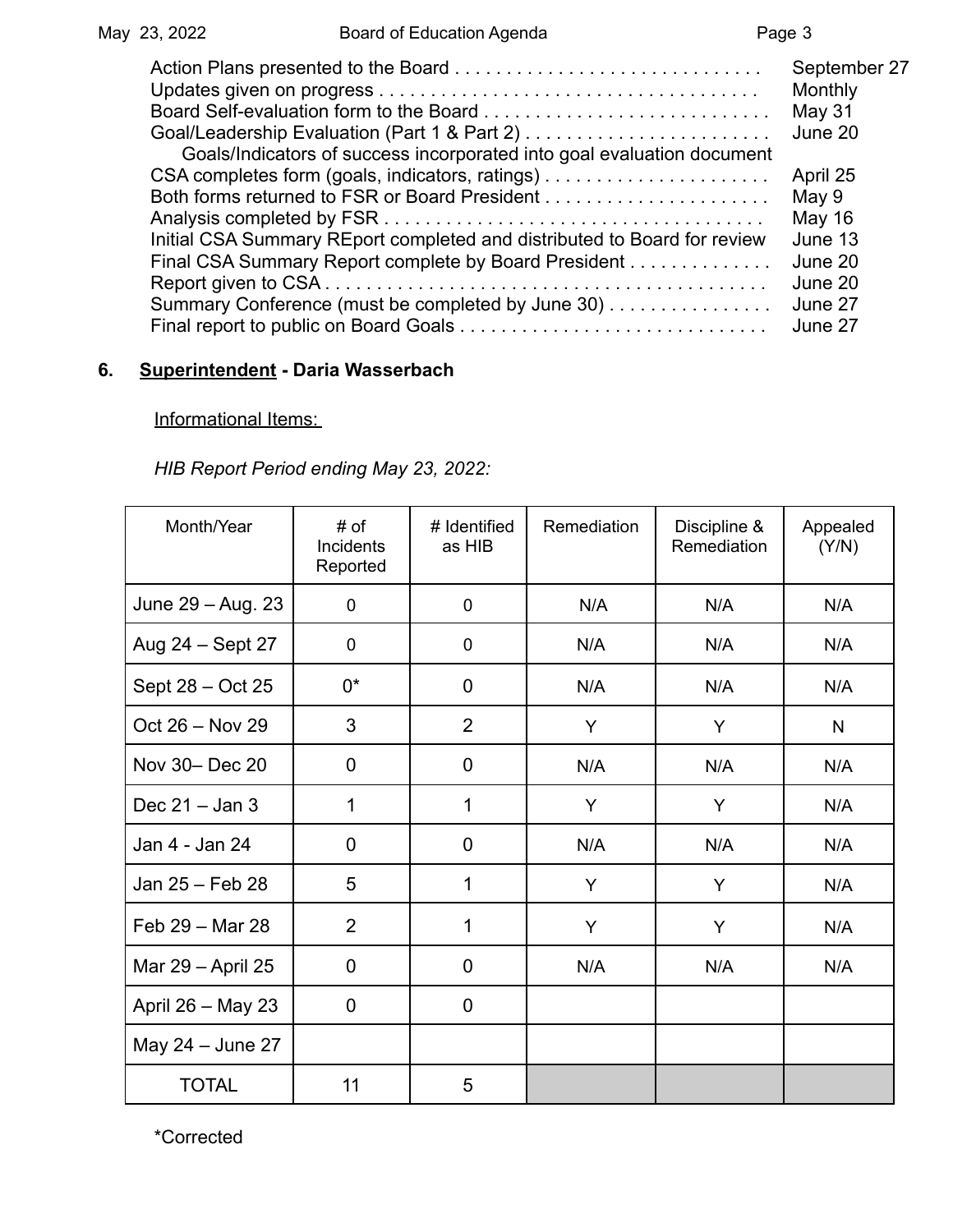● Short-term Suspension Report: May 23, 2022

| <b>Student</b><br>ID | <b>Violation of</b><br><b>Student Code of</b><br><b>Conduct</b>                        | Level of<br><b>Infraction</b> | Date/s of<br><b>Infraction</b> | <b>Terms of</b><br><b>Suspension/dates</b> | <b>Clearance</b><br><b>Required</b> |
|----------------------|----------------------------------------------------------------------------------------|-------------------------------|--------------------------------|--------------------------------------------|-------------------------------------|
|                      | Violation of<br><b>Building Rules or</b><br>Policies not<br>specifically               |                               |                                |                                            |                                     |
| 112118               | mentioned.                                                                             | Level <sub>2</sub>            | 4/25/22                        | 1 day OSS 4/26                             | N/A                                 |
| 113017               | Assault                                                                                | Level 4                       | 4/22/22                        | 10 days OSS 4/27 -<br>5/10                 | Re-entry<br>meeting -<br>5/11/2022  |
| 112044               | Violation of<br><b>Building Rules or</b><br>Policies not<br>specifically<br>mentioned. | Level 2                       | 4/22/22                        | 1 day of OSS 4/27                          | N/A                                 |

# COVID-19 Activity Report

| <b>Period Ending</b><br>(COVID Risk by<br>Color) | # of Positive Cases<br>For Period Ending | <b>Cumulative Annual</b><br><b>Positive Cases</b><br>21/22 SY | <b>Cumulative Annual</b><br><b>Positive Cases</b><br>For Same Period<br>20/21 SY |
|--------------------------------------------------|------------------------------------------|---------------------------------------------------------------|----------------------------------------------------------------------------------|
| <b>August 31, 2021</b>                           | 4                                        | $\overline{4}$                                                |                                                                                  |
| September 30, 2021                               | 8                                        | 12                                                            | 1                                                                                |
| October 31, 2021                                 | 69                                       | 81                                                            | 1                                                                                |
| November 30,<br>2021                             | 12                                       | 93                                                            | 3                                                                                |
| December 31,<br>2021                             | 48                                       | 141                                                           | 9                                                                                |
| <b>January 31, 2022</b>                          | 89                                       | 230                                                           | 24                                                                               |
| <b>February 28, 2022</b>                         | 19                                       | 249                                                           | 41                                                                               |
| March 28, 2022                                   | 11                                       | 260                                                           | 53                                                                               |
| <b>April 25, 2022</b>                            | 9                                        | 269                                                           | 66                                                                               |
| May 23, 2022*                                    | 15                                       | 284                                                           | 68                                                                               |
| June 27, 2022                                    |                                          |                                                               | 68                                                                               |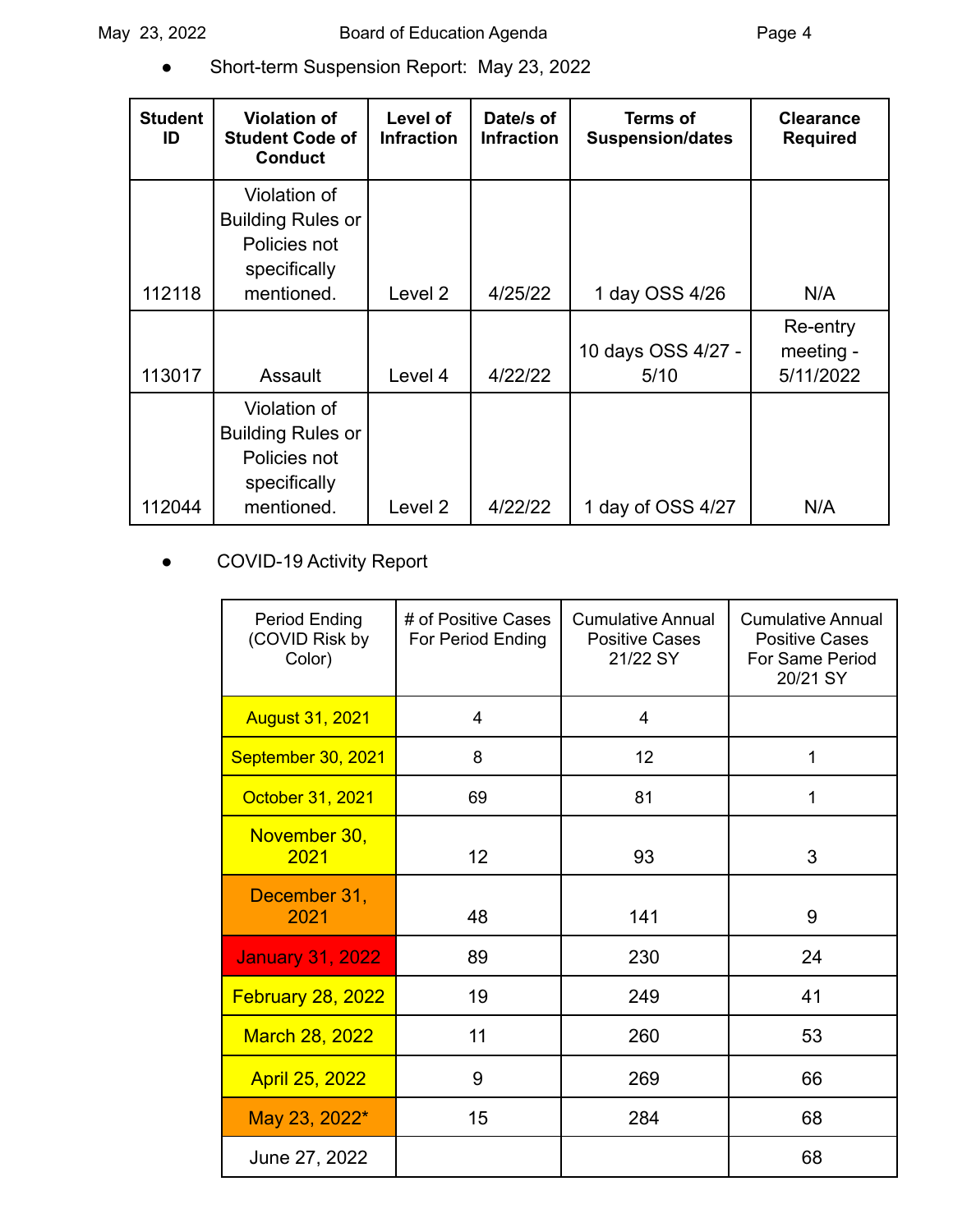\*As of the time of publication; subject to change pending additional confirmed cases.

#### Action Items:

- 6.1 Motion to affirm the HIB Reports submitted on April 25, 2022.
- 6.2 Motion to accept the HIB Grade Report for FY21, as certified by the NJ Department of Education.

## **7. School Business Administrator/Board Secretary - Teresa O'Brien**

## Informational Items:

- Next Regular Board of Education Meeting June 27, 2022
- June Bill List Review TBD
- NJSBA Convention Monday, October 24th Wednesday, October 26th (in-person)

Action Items:

## **8. Minutes**

8.1 Motion to approve the following meeting minutes:

April 25, 2022 - Meeting Minutes

- May 2, 2022 Special Meeting Minutes
- May 9, 2022 Special Meeting Minutes
- May 9, 2022 Executed Special Meeting Minutes
- **9. Operations Committee -** George Tavernite, Chairperson Jonathan DeLisle, Ellen Gordon, Joanne Oldenberg

Informational Items:

#### Action Items:

9.1 Motion to approve the following resolution for the 2022/2023 Time and Material Shared Services with Kingwood Township Board of Education for **Technology** Services**:**

**Whereas,** Kingwood Township Board of Education (hereinafter referred to as "KTS") has received a proposal from Delaware Valley Regional High School Board of Education (hereinafter referred to as "DVRHS") to provide subcontracted Technology services; and

**Whereas,** DVRHS and KTS desire to enter into a joint agreement wherein DVRHS will provide the said Technology services; and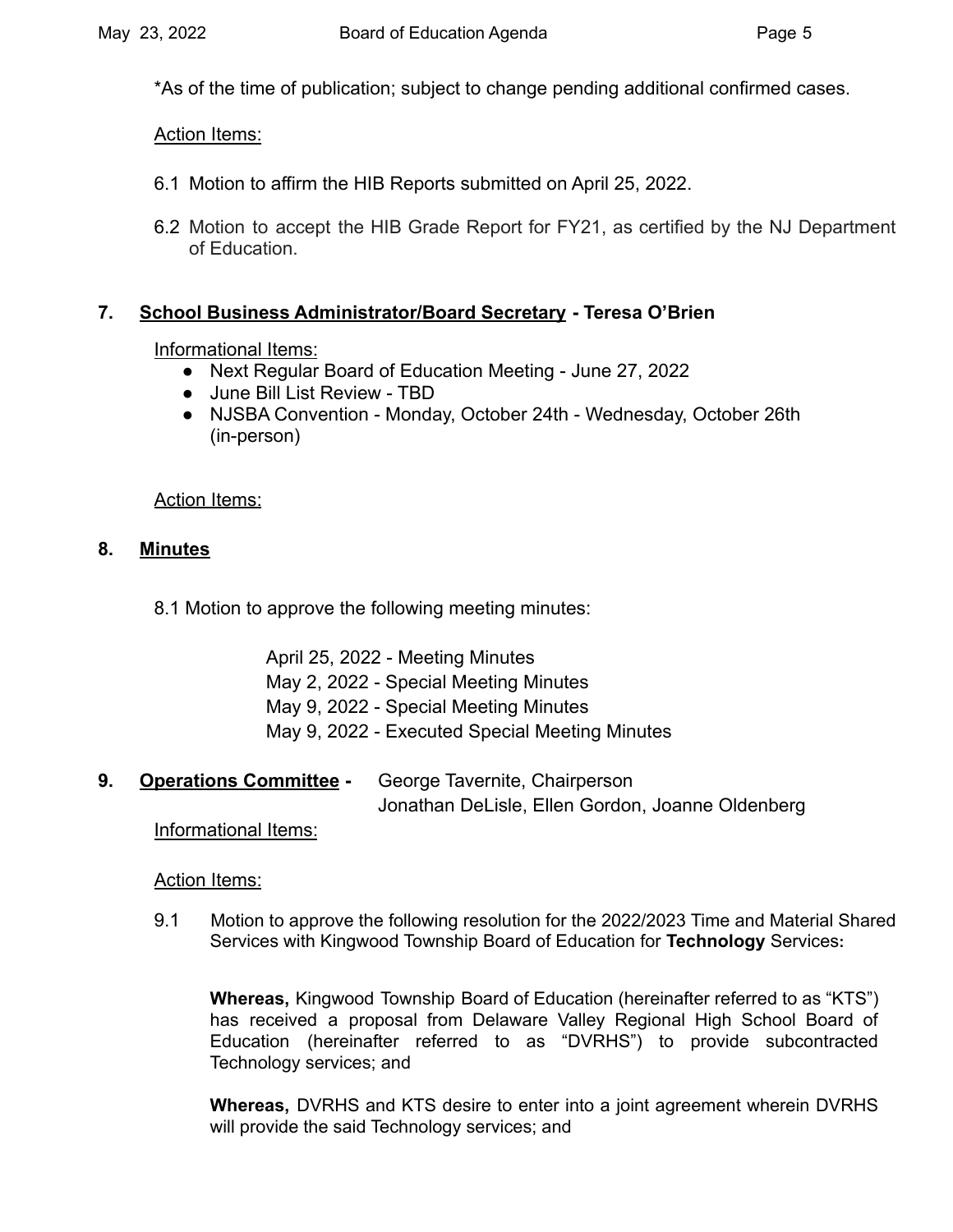**Whereas,** the Uniform Shared Services and Consolidation Act, N.J.S.A. 40A:65-1 et seq., authorizes public entities to enter into a contract with each other to subcontract any service which one of the parties to the agreement is empowered to render within its own jurisdiction including services incidental to the primary purposes of any of the participating entities; and

**Whereas,** DVRHS and KTS are by definition local units under the said law; and DVRHS is empowered by law to provide Technology services; and

**Whereas,** the provision of Technology services by DVRHS is economically advantageous to KTS;

**Now Therefore Be it Resolved** that DVRHS and KTS hereby agree to enter into the 2022/2023 time and material shared services arrangement for the provision of Technology services in accordance with  $N.J.S.A.$  40A:65-1 et seq. at the following hourly rates:

IT Director: \$80.00 Network Specialist: \$75.00 Technician Level 2: \$60.00 Technician Level 1: \$50.00

Materials will be reimbursable at cost.

9.2 Motion to approve the following resolution for the 2022/2023 Time and Material Shared Services with Kingwood Township (Municipality) for **Technology** Services**:**

**Whereas,** Kingwood Township (Municipality) (hereinafter referred to as "Kingwood Twp") has received a proposal from Delaware Valley Regional High School Board of Education (hereinafter referred to as "DVRHS") to provide subcontracted Technology services; and

**Whereas,** DVRHS and Kingwood Twp desire to enter into a joint agreement wherein DVRHS will provide the said Technology services; and

**Whereas,** the Uniform Shared Services and Consolidation Act, N.J.S.A. 40A:65-1 et seq., authorizes public entities to enter into a contract with each other to subcontract any service which one of the parties to the agreement is empowered to render within its own jurisdiction including services incidental to the primary purposes of any of the participating entities; and

**Whereas,** DVRHS and Kingwood Twp are by definition local units under the said law; and DVRHS is empowered by law to provide Technology services; and

**Whereas,** the provision of Technology services by DVRHS is economically advantageous to Kingwood Twp;

**Now Therefore Be it Resolved** that DVRHS and Kingwood Twp hereby agree enter into the 2022/2023 time and material shared services arrangement for the provision of Technology services in accordance with N.J.S.A. 40A:65-1 et seq. at the following hourly rates: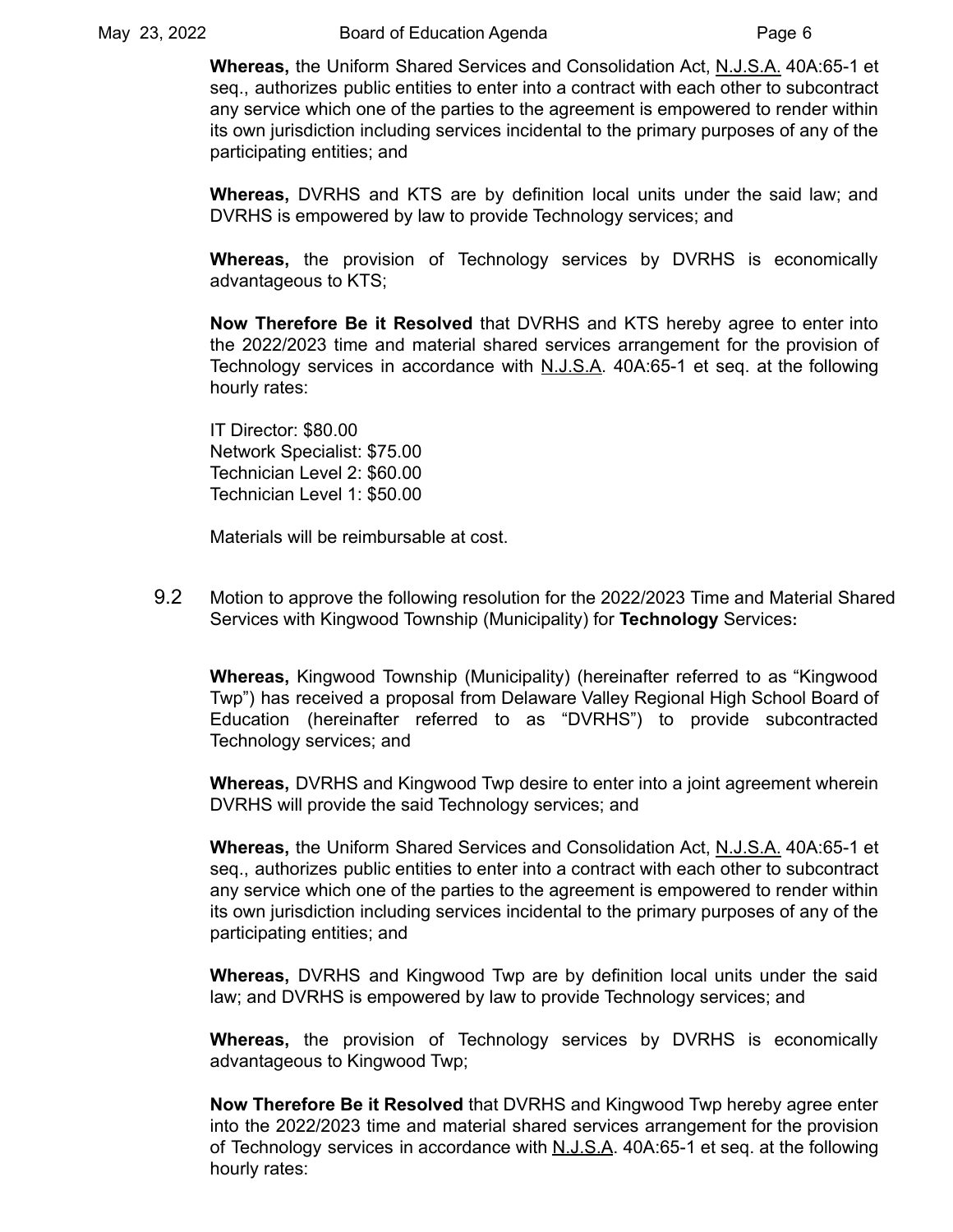IT Director: \$80.00 Network Specialist: \$75.00 Technician Level 2: \$60.00 Technician Level 1: \$50.00

Materials will be reimbursable at cost.

9.3 Motion to approve the following resolution for the 2022/2023 Time and Material Shared Services with Frenchtown Borough Board of Education for **Technology** Services**:**

**Whereas,** Frenchtown Board of Education (hereinafter referred to as "FES") has received a proposal from Delaware Valley Regional High School Board of Education (hereinafter referred to as "DVRHS") to provide subcontracted Technology services; and

**Whereas,** DVRHS and FES desire to enter into a joint agreement wherein DVRHS will provide the said Technology services; and

**Whereas,** the Uniform Shared Services and Consolidation Act, N.J.S.A. 40A:65-1 et seq., authorizes public entities to enter into a contract with each other to subcontract any service which one of the parties to the agreement is empowered to render within its own jurisdiction including services incidental to the primary purposes of any of the participating entities; and

**Whereas,** DVRHS and FES are by definition local units under the said law; and DVRHS is empowered by law to provide Technology services; and

**Whereas,** the provision of Technology services by DVRHS is economically advantageous to FES;

**Now Therefore Be it Resolved** that DVRHS and FES hereby agree enter into the 2022/2023 time and material shared services arrangement for the provision of Technology services in accordance with N.J.S.A. 40A:65-1 et seq. at the following hourly rates:

IT Director: \$80.00 Network Specialist: \$75.00 Technician Level 2: \$60.00 Technician Level 1: \$50.00

Materials will be reimbursable at cost.

9.4 Motion to approve the following resolution for the 2022/2023 Time and Material Shared Services with Bethlehem Township Board of Education for **Technology** Services**:**

**Whereas,** Bethlehem Township Board of Education (hereinafter referred to as "BTS") has received a proposal from Delaware Valley Regional High School Board of Education (hereinafter referred to as "DVRHS") to provide subcontracted Technology services; and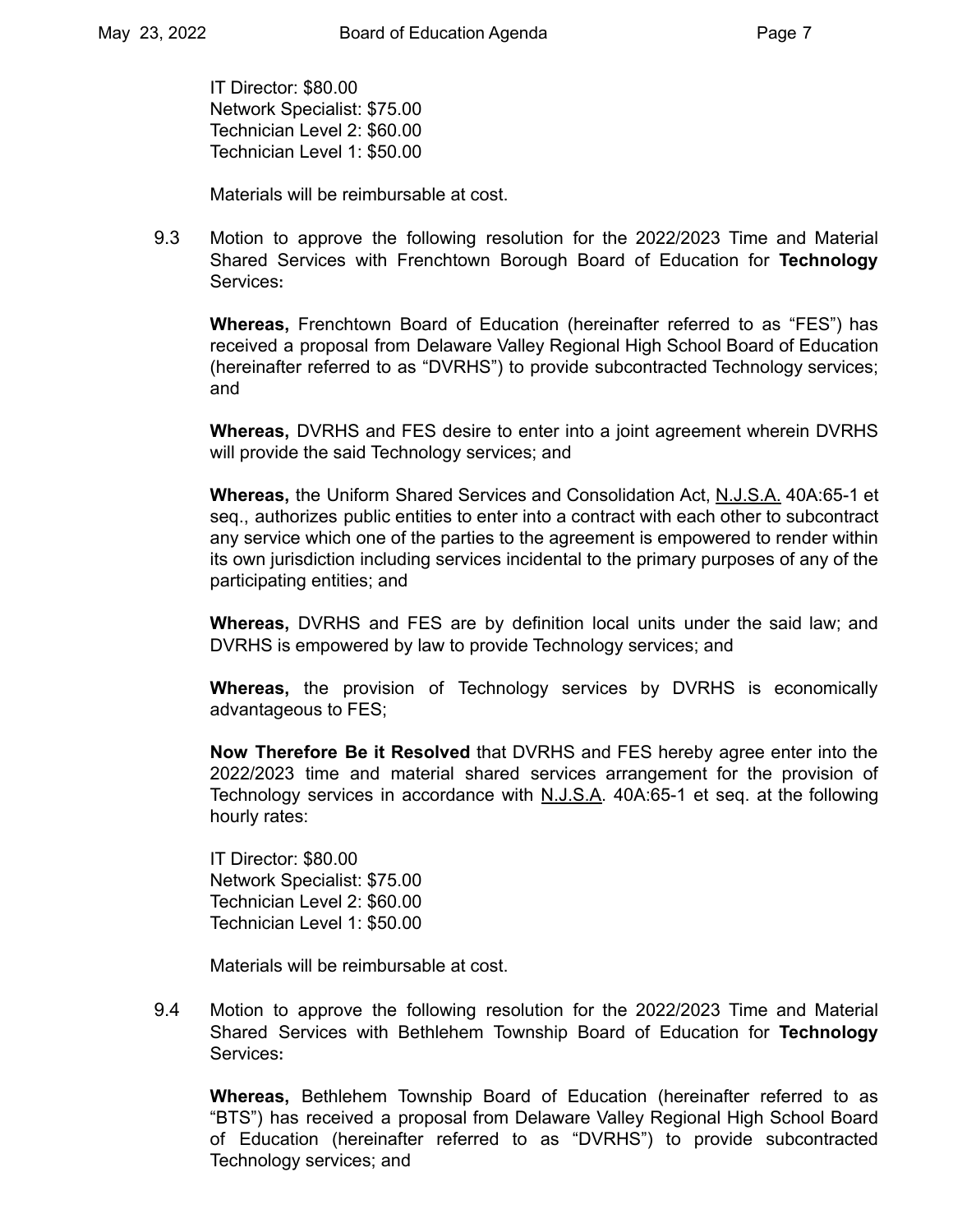**Whereas,** DVRHS and BTS desire to enter into a joint agreement wherein DVRHS will provide the said Technology services; and

**Whereas,** the Uniform Shared Services and Consolidation Act, N.J.S.A. 40A:65-1 et seq., authorizes public entities to enter into a contract with each other to subcontract any service which one of the parties to the agreement is empowered to render within its own jurisdiction including services incidental to the primary purposes of any of the participating entities; and

**Whereas,** DVRHS and BTS are by definition local units under the said law; and DVRHS is empowered by law to provide Technology services; and

**Whereas**, the provision of Technology services by DVRHS is economically advantageous to BTS;

**Now Therefore Be It Resolved** that DVRHS and BTS hereby agree to enter into the 2022/2023 time and material shared services arrangement for the provision of Technology services in accordance with N.J.S.A. 40A:65-1 et seq. at the following hourly rates:

IT Director: \$90.00 Network Specialist: \$80.00 Technician Level 2: \$70.00 Technician Level 1: \$60.00

Materials will be reimbursable at cost.

9.5 Motion to approve the following resolution for the 2022/2023 Time and Material Shared Services with Frenchtown Borough (Municipality) for **Technology** Services**:**

**Whereas,** Frenchtown Borough (Municipality) (hereinafter referred to as "Frenchtown Boro") has received a proposal from Delaware Valley Regional High School Board of Education (hereinafter referred to as "DVRHS") to provide subcontracted Technology services; and

**Whereas,** DVRHS and Frenchtown Boro desire to enter into a joint agreement wherein DVRHS will provide the said Technology services; and

**Whereas,** the Uniform Shared Services and Consolidation Act, N.J.S.A. 40A:65-1 et seq., authorizes public entities to enter into a contract with each other to subcontract any service which one of the parties to the agreement is empowered to render within its own jurisdiction including services incidental to the primary purposes of any of the participating entities; and

**Whereas,** DVRHS and Frenchtown Boro are by definition local units under the said law; and DVRHS is empowered by law to provide Technology services; and

**Whereas** the provision of Technology services by DVRHS is economically advantageous to Frenchtown Boro;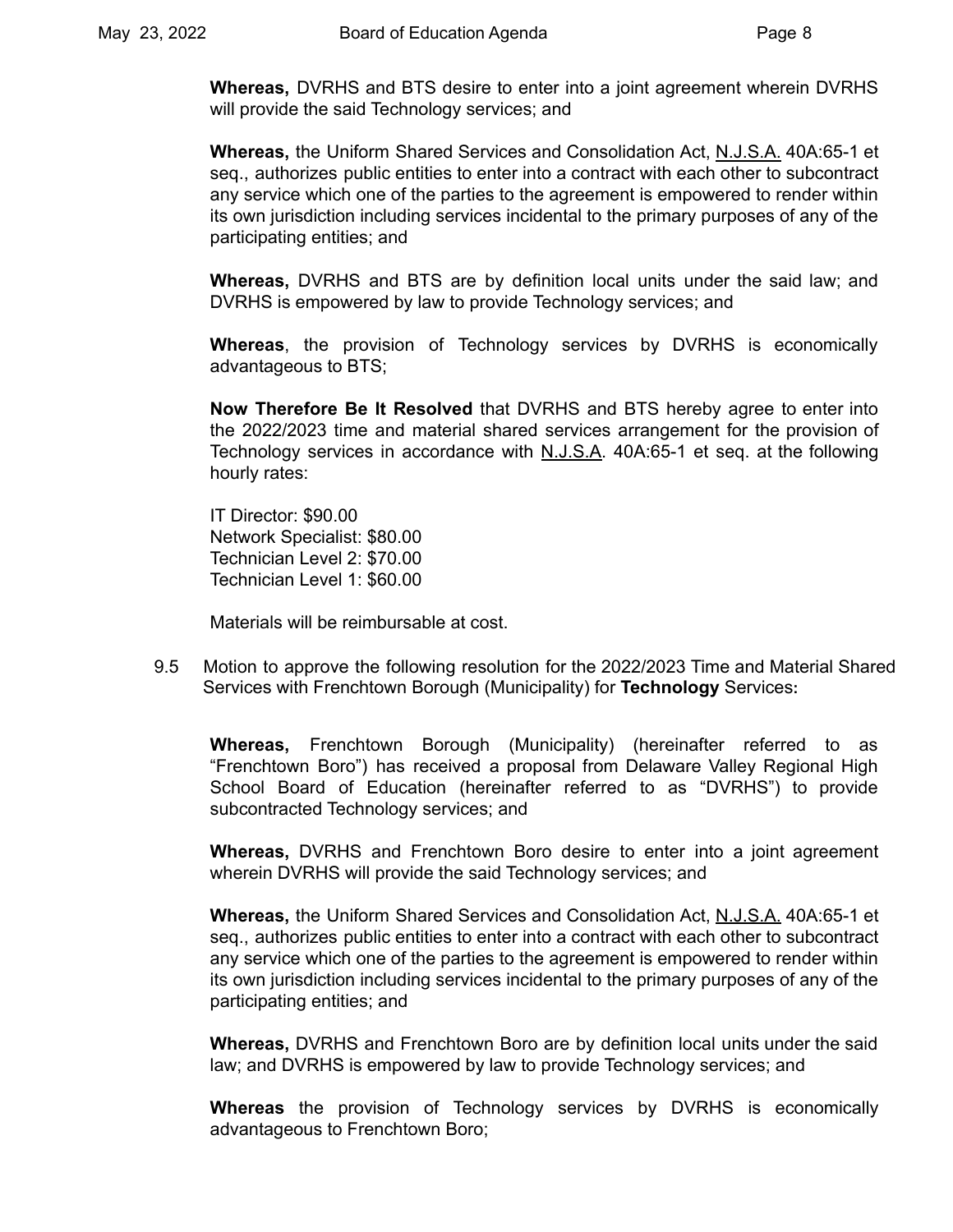**Now Therefore Be It Resolved** that DVRHS and Frenchtown Boro hereby agree enter into the 2022/2023 time and material shared services arrangement for the provision of Technology services in accordance with N.J.S.A. 40A:65-1 et seq. at the following hourly rates:

IT Director: \$80.00 Network Specialist: \$75.00 Technician Level 2: \$60.00 Technician Level 1: \$50.00

Materials will be reimbursable at cost.

9.6 Motion to approve the following resolution for the 2022/2023 Time and Material Shared Services with Dover Public Schools for **Technology** Services**:**

**Whereas,** Dover Public Schools (hereinafter referred to as "DOVER") has received a proposal from Delaware Valley Regional High School Board of Education (hereinafter referred to as "DVRHS") to provide subcontracted remote technology services; and

**Whereas,** DOVER and its desire to enter into a joint agreement wherein DVRHS will provide the said technology services; and

**Whereas**, the Uniform Shared Services and Consolidation Act, N.J.S.A. 40A:65-1 et seq., authorizes public entities to enter into a contract with each other to subcontract any service which one of the parties to the agreement is empowered to render within its own jurisdiction including services incidental to the primary purposes of any of the participating entities; and

**Whereas**, DVRHS and DOVER are by definition local units under the said law; and DVRHS is empowered by law to provide technology services; and

**Whereas**, the provision of technology services by DVRHS is economically advantageous to DOVER;

Now Therefore Be it Resolved that DVRHS and DOVER hereby agree to enter into the 2022/2023 time and material shared services arrangement for the provision of remote technology services in accordance with N.J.S.A. 40A:65-1 et seq. at the following hourly rates:

IT Director: \$110.00 Network Specialist: \$90.00 Technician Level 2: \$70.00 Technician Level 1: \$60.00

Materials will be reimbursable at cost.

9.7 Motion to approve the following resolution for the 2022/2023 Shared Services Agreement with Frenchtown Board of Education for **Facility Management and Maintenance** Services**:**

**Whereas** the Frenchtown Board of Education (hereinafter referred to as "FRENCHTOWN") has received a proposal from Delaware Valley Regional High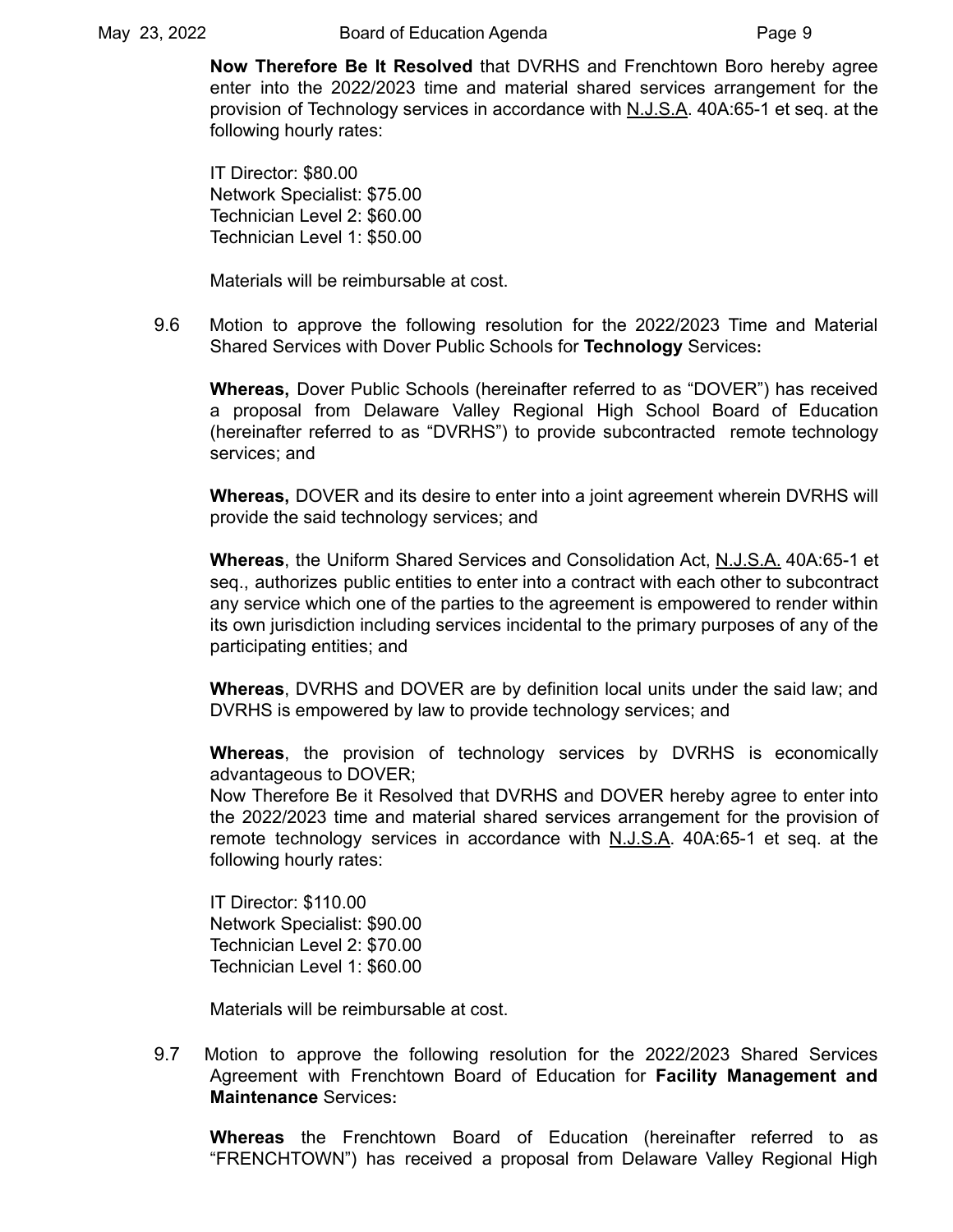School District Board of Education (hereinafter referred to as "DVRHS") to provide subcontracted Facility Management and Maintenance Services; and

**Whereas** DVRHS and FRENCHTOWN desire to enter into a joint agreement wherein DVRHS will provide the said Facility Management services; and

**Whereas** the Uniform Shared Services and Consolidation Act, N.J.S.A. 40A:65-1 et seq., authorizes public entities to enter into a contract with each other to subcontract any service which one of the parties to the agreement is empowered to render within its own jurisdiction including services incidental to the primary purposes of any of the participating entities; and

**Whereas** DVRHS and FRENCHTOWN are by definition local units under the said law; and DVRHS is empowered by law to provide Facility Management services; and

**Whereas** the provision of Facility Management and Maintenance services by DVRHS is economically advantageous to FRENCHTOWN;

**Whereas**, the Parties have agreed upon and wish to memorialize the terms and conditions of this Agreement;

**Now Therefore Be It Resolved** that the Delaware Valley Regional High School District Board of Education hereby agrees to enter into the Shared Services Agreement between the Delaware Valley Regional High School District Board of Education and the Frenchtown Board of Education for the 2022/2023 school year at an annual cost of \$9,700 and agrees to be bound by the terms and conditions thereof.

**Be It Further Resolved** that the Delaware Valley Regional High School District Board of Education hereby authorizes the Board President and Board Secretary/Business Administrator to execute the Shared Services Agreement and any other documents necessary to effectuate the same.

#### **10. Finance Committee -** Gerard Bowers, Chairperson

Jonathan DeLisle, Anna Gaspari, Ellen Gordon

Informational Items:

Action Items:

10.1 Motion to approve the May 23, 2022 bill list as follows:

| <b>Bill List</b>                                                                                                                                                            | Amount                                                            |
|-----------------------------------------------------------------------------------------------------------------------------------------------------------------------------|-------------------------------------------------------------------|
| <b>General Fund 10</b><br>Special Revenue Fund 20<br><b>Technology Fund 61</b><br><b>Transportation Consortium Fund 62</b><br><b>Administrative Shared Services Fund 63</b> | \$2,132,337.84<br>20,545.16<br>6,466.12<br>450,354.67<br>9,262.41 |
| Total                                                                                                                                                                       | \$2,618,966.20                                                    |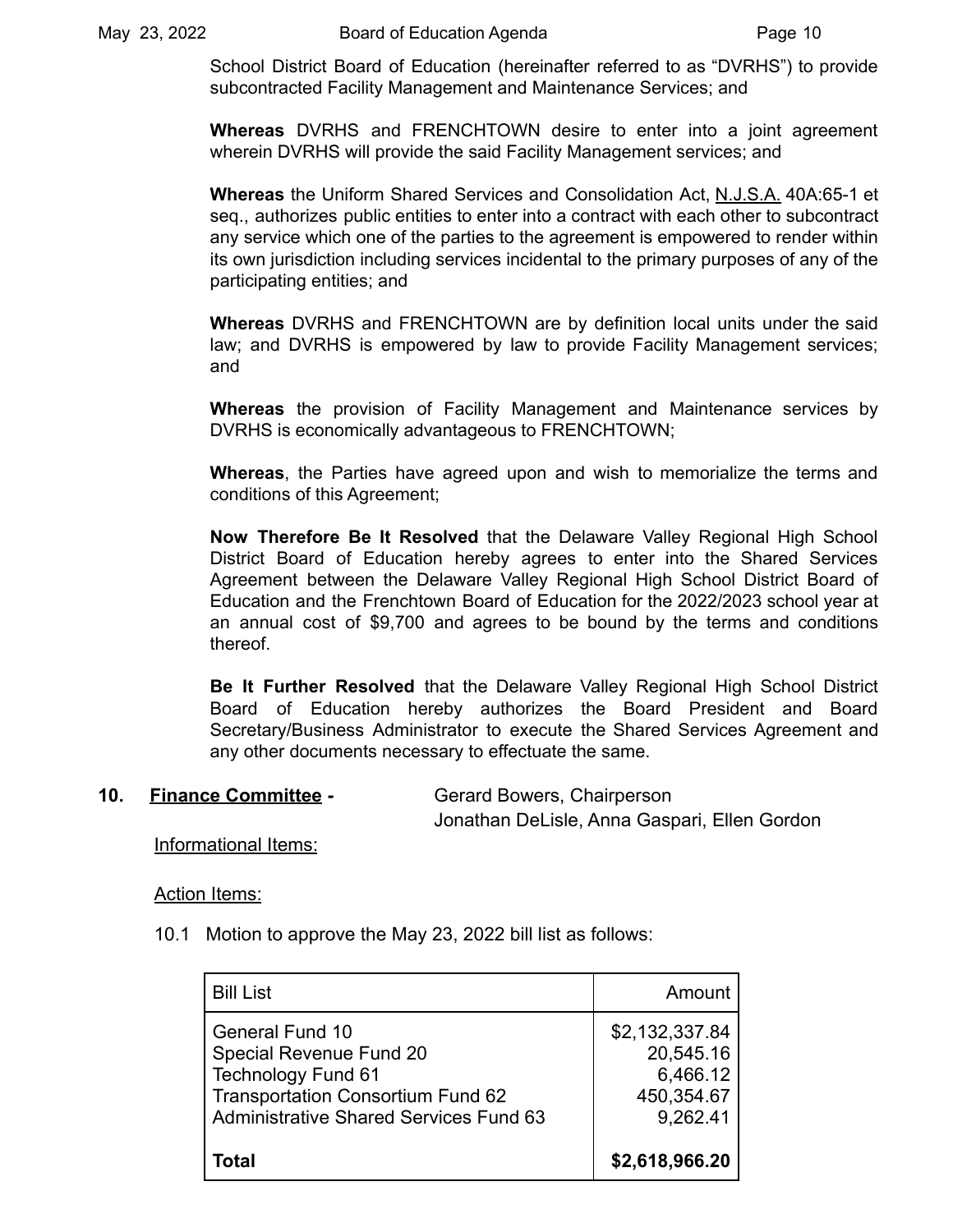| Cafeteria (April) |  | 55,371.22 |
|-------------------|--|-----------|
|-------------------|--|-----------|

- 10.2 Motion to approve line item transfers dated April 01, 2022 through April 30, 2022 in the amount of \$37,947.33.
- 10.3 Motion to acknowledge receipt of the monthly certification of the Board Secretary for April 2022, and after review of the Board Secretary's and April 2022 Treasurer's Reports, certify no major account or fund has been over-expended in violation of N.J.A.C.6A:23 – 2.11(c) 3 and that sufficient funds are available to meet the District's financial obligation for the remainder of the fiscal year and that no budgetary line-item account has been exceeded pursuant to N.J.S.A. 18A:22-8.1, and that no line-item account has encumbrances and expenditure, which in total exceed the line-item appropriation in violation of N.J.A.C. 6A23-2.11(a).
- 10.4 Motion to approve the following financial reports:

| Account                           | Date       |
|-----------------------------------|------------|
| <b>Game Officials Account</b>     | April 2022 |
| Petty Cash Account                | April 2022 |
| <b>Student Activities Account</b> | April 2022 |
| <b>Scholarship Account</b>        | April 2022 |
| Cafeteria Account                 | April 2022 |

10.5 Motion to accept the following donations from the following donors for "Turf in 22!":

| Donors                          | <b>Amount</b> |
|---------------------------------|---------------|
| Catherine and William D'Alessio | \$250.00      |

- 10.6 Motion to establish the Annual SAFE Award Scholarship sponsored by Daria Wasserbach. (Note: The scholarship is personally funded by Daria Wasserbach, and the award will go to the senior student who best exemplifies the group's vision of helping facilitate a welcoming and safe community where everyone is treated well.)
- 10.7 Motion to approve the 2022/2023 Food Service Management Company Renewal Contract with Maschio's Food Service as follows:

Effective Date: July 1, 2022 – June 30, 2023 Annual Management Fee: \$14,283.00 payable in monthly installments of \$1,428.30 per month commencing on September 1, 2022 and ending on June 30, 2023.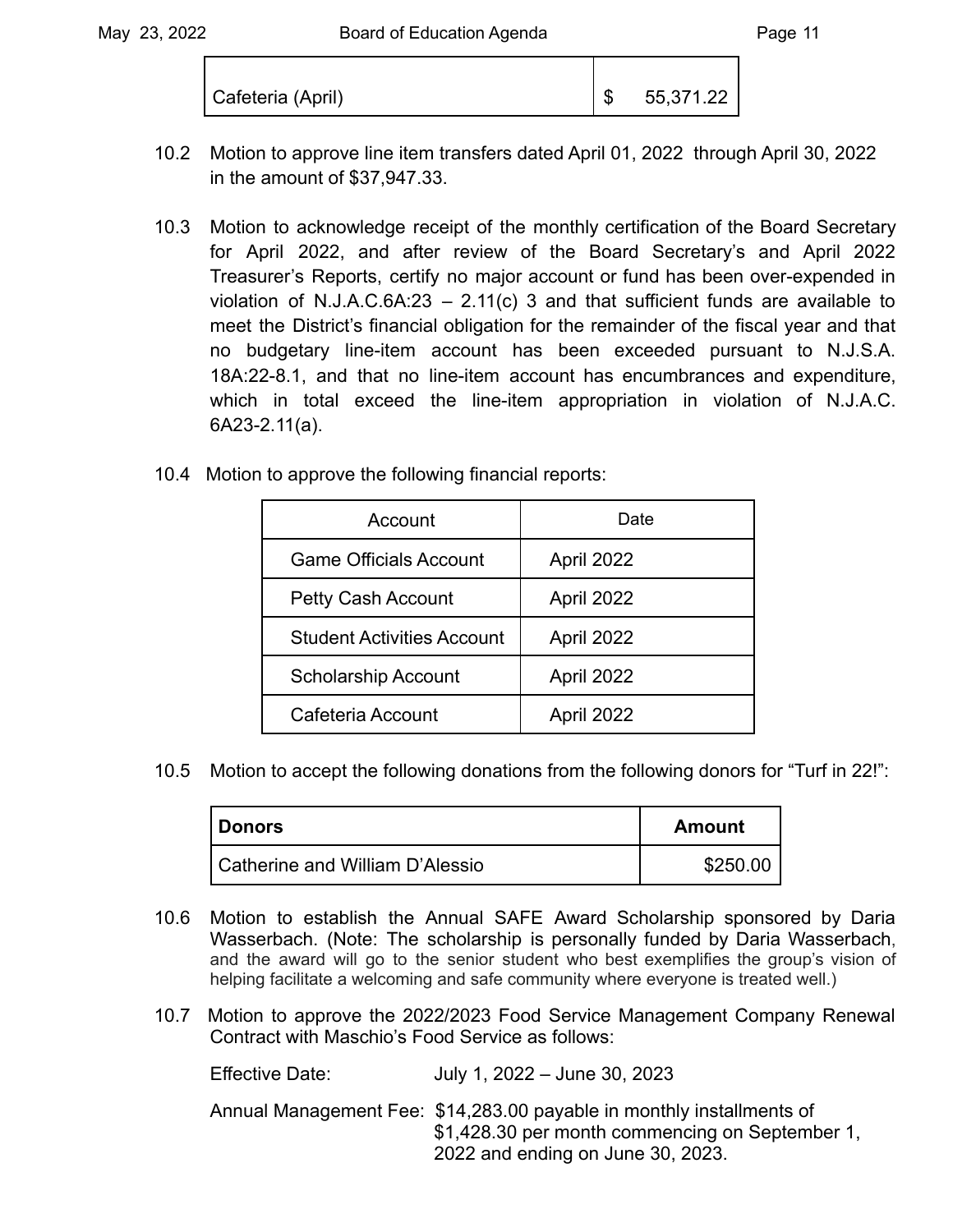| May 23, 2022 |  |                                                                                  | Board of Education Agenda |                         | Page 12 |
|--------------|--|----------------------------------------------------------------------------------|---------------------------|-------------------------|---------|
|              |  | Guarantee Return:                                                                | \$5,000.00                |                         |         |
|              |  | 10.8 Motion to establish the following lunch and breakfast prices for 2022/2023: |                           |                         |         |
|              |  | High School                                                                      |                           |                         |         |
|              |  | Student Lunch: \$4.15<br>Reduced Lunch: \$.40                                    |                           | Adult Lunch: \$4.65     |         |
|              |  | Student Breakfast: \$2.85<br>Reduced Breakfast: \$.30                            |                           | Adult Breakfast: \$3.35 |         |
|              |  | Milk: \$.75                                                                      |                           |                         |         |
|              |  | <b>Elementary Schools</b>                                                        |                           |                         |         |
|              |  | Student Lunch: \$3.50<br>Reduced Lunch: \$.40                                    |                           | Adult Lunch: \$4.25     |         |
|              |  | Student Breakfast: \$2.25<br>Reduced Breakfast: \$.30                            |                           | Adult Breakfast: \$3.25 |         |

Milk: \$.75

10.9 Motion to approve the renewal rates for the employee benefits program as follows:

| <b>Carrier</b>                     | Coverage             | <b>Guarantee Period</b> | <b>Renewal Action</b> |
|------------------------------------|----------------------|-------------------------|-----------------------|
| <b>Horizon Healthcare Services</b> | Health               | 7/1/22 to 6/30/23       | $+7.5%$               |
| <b>Horizon Healthcare Services</b> | Prescription<br>Drug | 7/1/22 to 6/30/23       | $+7.5%$               |
| Delta Dental of New Jersey         | Dental               | 7/1/21 to 6/30/23       | $+3.0%$               |
| <b>Vision Service Plan</b>         | Vision               | 7/1/19 to 6/30/23       | 0%                    |

10.10 Motion to approve the following resolution for the 2022/2023 Shared Services Agreement with Frenchtown Board of Education for **English as a Second Language** (ESL) Services**:**

**WHEREAS** the Frenchtown Board of Education (hereinafter referred to as "FRENCHTOWN") has received a proposal from Delaware Valley Regional High School District Board of Education (hereinafter referred to as "DVRHS") to provide subcontracted Facility Management and Maintenance Services; and

**WHEREAS** DVRHS and FRENCHTOWN desire to enter into a joint agreement wherein DVRHS will provide the said ESL services; and

**WHEREAS** the Uniform Shared Services and Consolidation Act, N.J.S.A. 40A:65-1 et seq., authorizes public entities to enter into a contract with each other to subcontract any service which one of the parties to the agreement is empowered to render within its own jurisdiction including services incidental to the primary purposes of any of the participating entities; and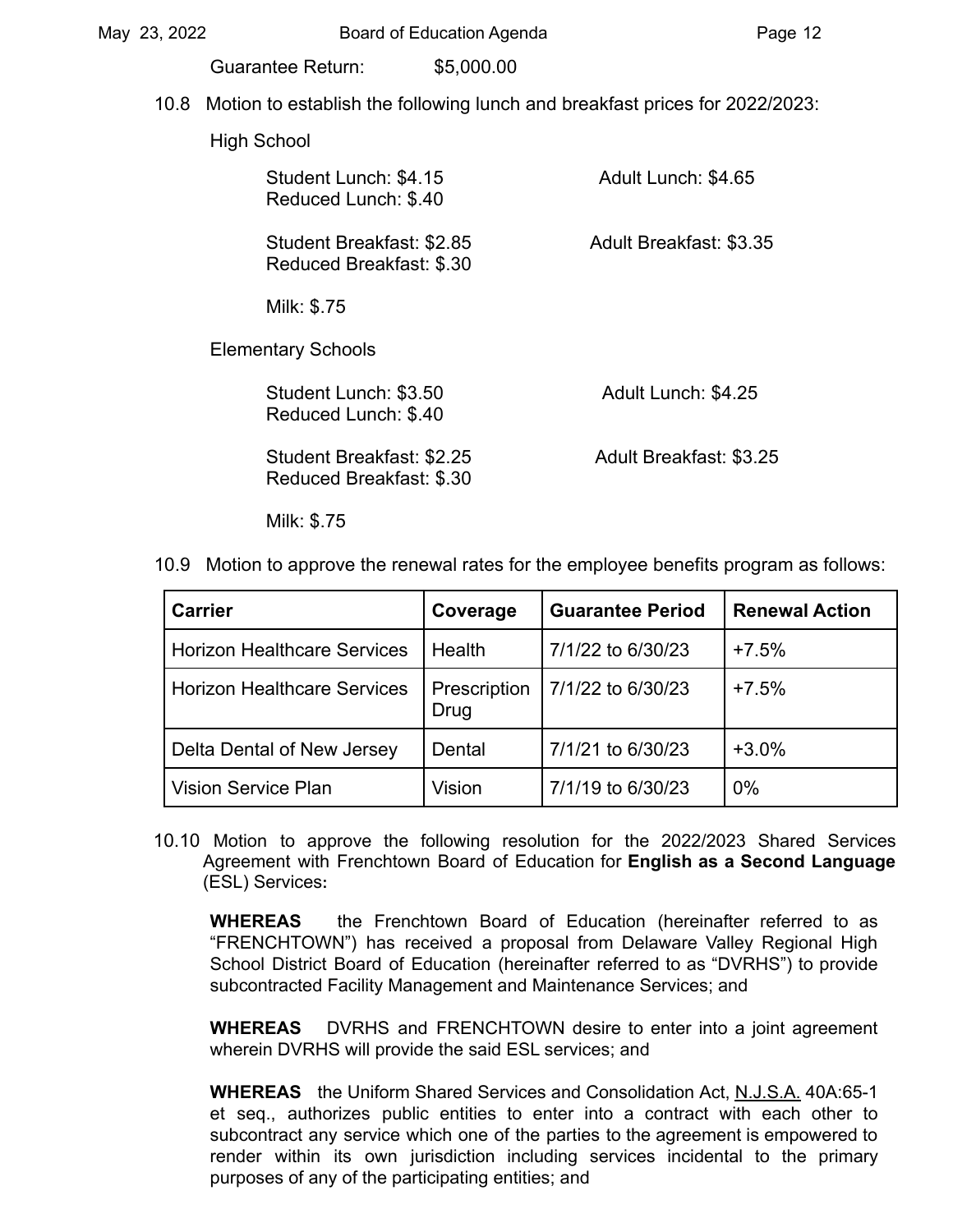**WHEREAS** DVRHS and FRENCHTOWN are by definition local units under the said law; and DVRHS is empowered by law to provide ESL services; and

**WHEREAS** the provision of ESL services by DVRHS is economically advantageous to FRENCHTOWN;

**WHEREAS**, the Parties have agreed upon and wish to memorialize the terms and conditions of this Agreement;

**NOW, THEREFORE, BE IT RESOLVED** that the Delaware Valley Regional High School District Board of Education hereby agrees to enter into the Shared Services Agreement between the Delaware Valley Regional High School District Board of Education and the Frenchtown Board of Education for the 2022/2023 school year at an annual cost of \$26,500 and agrees to be bound by the terms and conditions thereof.

**BE IT FURTHER RESOLVED** that the Delaware Valley Regional High School District Board of Education hereby authorizes the Board President and Board Secretary/Business Administrator to execute the Shared Services Agreement and any other documents necessary to effectuate same

- 10.11 Motion to accept a donation from Del Val All Sports Booster Club for a 5 man LEV Tackling Sled for the football program with an estimated cost of \$7,655.11.
- 10.12 Motion to approve the 2022-2023 Agreement for Continuing Disclosure and Independent Registered Municipal Advisors Services with Phoenix Advisors, LLC as follows:

Base fee - \$1,100 Set-up charge - \$450 Event filing - \$250

10.13 Motion to approve the following requests for employee/board member travel in accordance with the School District Accountability Act and Board of Education Policy. Only overnight stays are eligible for meal reimbursement. Mileage, meals and lodging reimbursements shall be in accordance with NJ Statute, Code and NJ Department of Treasury Guidelines. OMB Mileage Reimbursement Rate: \$0.35

| Employee/<br><b>BOE Member</b>   | <b>Program Title/</b><br>Location                         | Date(s)            | <b>Registration</b><br>Cost | Mileage/<br><b>Tolls</b>                                               | Lodging<br><b>Total</b> | <b>Meals</b><br><b>Total</b> |
|----------------------------------|-----------------------------------------------------------|--------------------|-----------------------------|------------------------------------------------------------------------|-------------------------|------------------------------|
| <b>Caryn Lang</b><br><b>Bowe</b> | <b>AP Summer Institute</b><br>Chemistry<br>Northfield, MN | $06/21 -$<br>06/24 | \$780.00                    | Flight<br>\$445.19<br>Car rental<br>\$396.44<br>Gas and<br>parking TBD | \$0.00                  | \$0.00                       |
| <b>Jerry Ford</b>                | NJASBO Annual<br>Conference<br>Atlantic City, NJ          | 6/6                | \$0.00                      | \$83.30<br>Parking/Tolls<br>TBD                                        | \$0.00                  | \$103.50                     |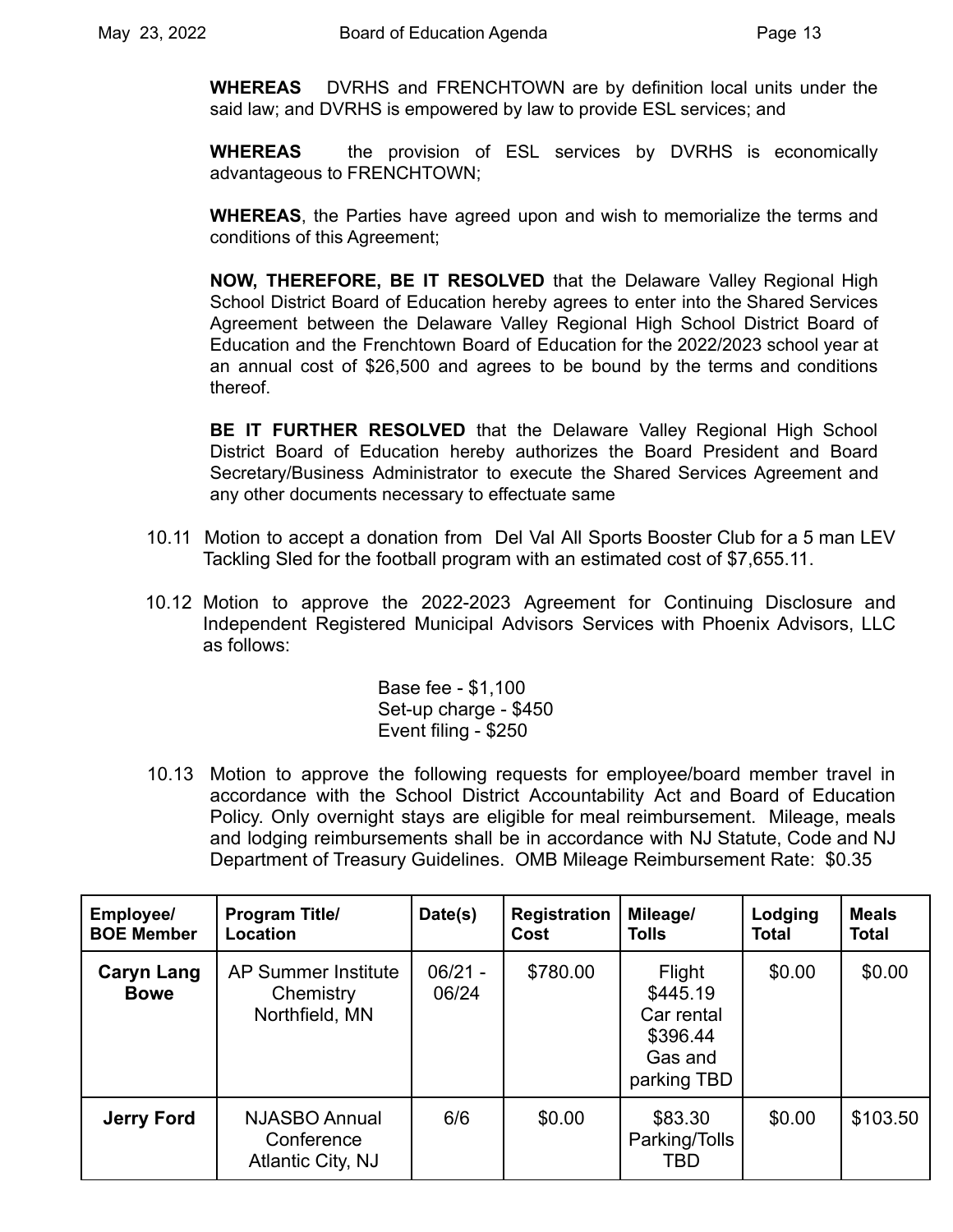**11. Negotiations Committee -** Ellen Gordon, Chairperson Deborah Culberson, Joanne Oldenberg, George **Tavernite** 

Informational Items:

Action Items:

**12. Personnel Committee** - Ellen Gordon, Chairperson Melaine Campbell, Deb Culberson, Jon DeLisle

## Informational Items:

It is noted that all staff appointments are at the recommendation of the Superintendent of Schools and that all salaries are prorated to the effective date of employment.

## Action Items:

- 12.1 Motion to terminate the employment contract of employee #4119, whose name is on file in the Superintendent's Office, effective May 9, 2022 for violation of policy #4281 "Inappropriate Staff Conduct".
- 12.2 Motion to accept the letter of retirement for Raymond Krov, Treasurer of School Monies, with regret, effective August 1, 2022.
- 12.3 Motion to approve the Hunterdon Executive County Superintendent approved 2022/2023 employment contract for Teresa O'Brien, Business Administrator at an annual salary of \$186,255, effective July 1, 2022 through June 20, 2023.
- 12.4 Resolution to Enter into an Agreement with Frenchtown Board of Education for Subcontracted Business Services effective July 1, 2022 through June 30, 2023.

Whereas, the Uniform Shared Services and Consolidation Act, N.J.S.A. 40A:65-1 et seq., authorizes public entities to enter into a contract with each other to subcontract any service which one of the parties to the agreement is empowered to render within its own jurisdiction including services incidental to the primary purposes of any of the participating entities; and

Whereas, Delaware Valley and Frenchtown are both authorized to provide the services of a Business Administrator for their respective school districts; and

Whereas, Delaware Valley and Frenchtown are of the opinion that the services of a Business Administrator can be more efficiently and economically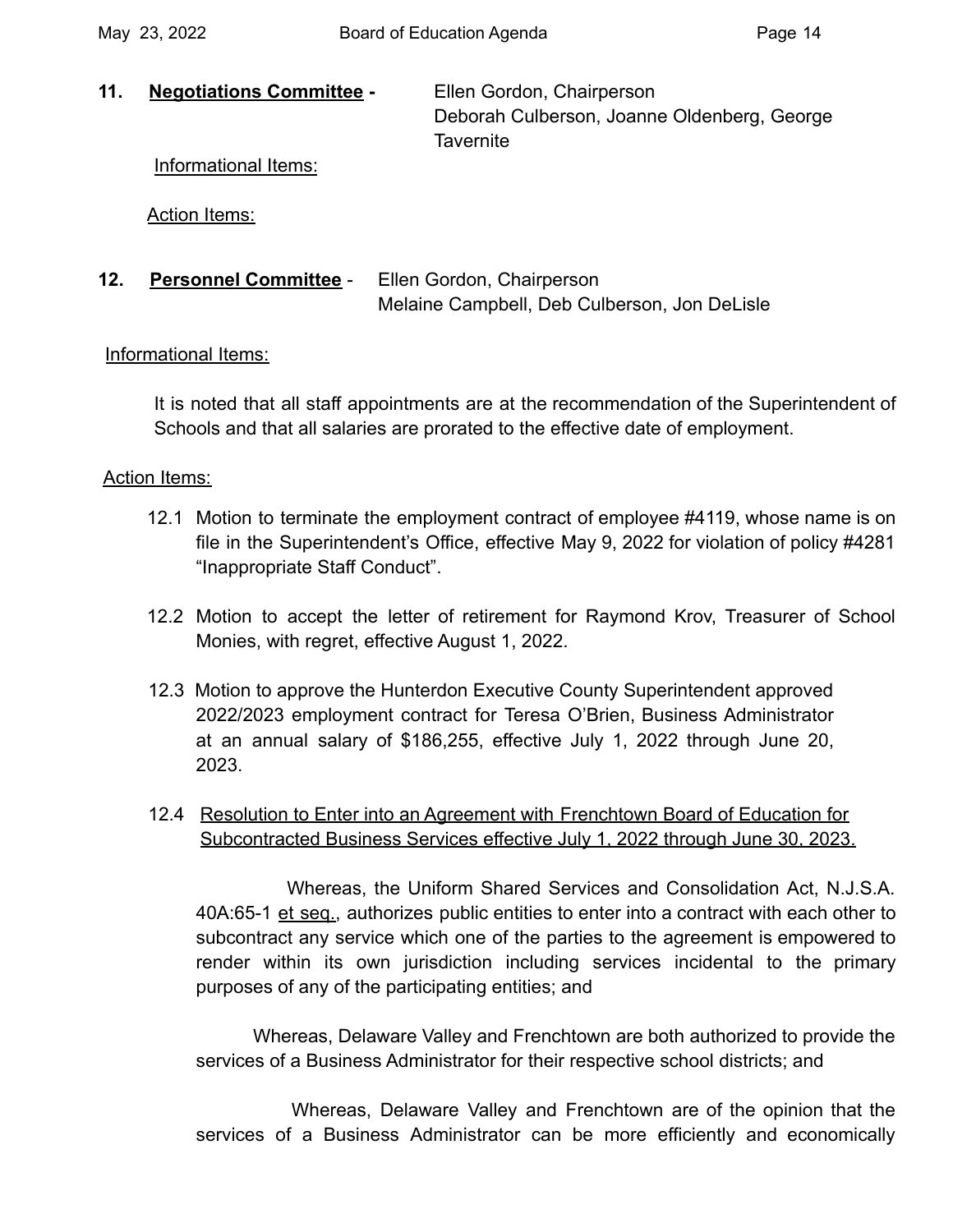provided to their respective districts through a joint agreement for the subcontracting of such services; and

Whereas, the parties are desirous of entering into a Business Services Subcontract Agreement wherein the services of Business Administrator shall be subcontracted to the Frenchtown School District go the period of July 1, 2022 through June 30, 2023; at cost of \$50,000.

Whereas, the Business Services Subcontract Agreement has received approval from the Hunterdon County Executive County Superintendent;

Now therefore, be it resolved as follows:

1. Delaware Valley agrees to enter into a Business Services Subcontract Agreement with Frenchtown which will authorize Delaware Valley and Frenchtown to share the services of the Business Administrator with each other for the period July 1, 2022 through June 30, 2023 as per the terms and conditions of the approved agreement.

2. The authorization to enter into this Business Services Subcontract Agreement is specifically conditioned upon Frenchtown's approval of said Agreement.

3. Delaware Valley directs the Board President and the Business Administrator/Board Secretary to execute any necessary documents to complete the execution of the Business Services Subcontract Agreement.

- 12.5 Motion to approve the 2022/2023 employment contract for **Michael Fortino**, as English Teacher, 1.0 FTE, BS, Step 7-8, at a salary of \$ 60,985, beginning August 26, 2022 to June 30, 2023.
- 12.6 Motion to approve **Valerie Bart**, Substitute Custodian, not to exceed 20 hours a week, at an hourly rate of \$18.00 an hour, beginning June 2022 and ending August 2022.
- 12.7 Motion to approve the following **summer hours** for the counseling Office, to be paid at their per diem rate of pay:

School Assistance Counselor - 3 days Counselors - a minimum of 10 days, maximum of 14 days

- 12.8 Motion to approve **Debra Billman** to work Summer ESY, for ESL Services at Frenchtown School, Summer ESY Program. She will work 10 days, 3.5 hours a day, at \$40.00 an hour, not to exceed 35 hours, cumulative. Salary paid for by Frenchtown School.
- 12.9 Motion to approve the following 2022/2023 employment contracts for the following **Tenured, Non-Affiliated,** non-certificated staff members: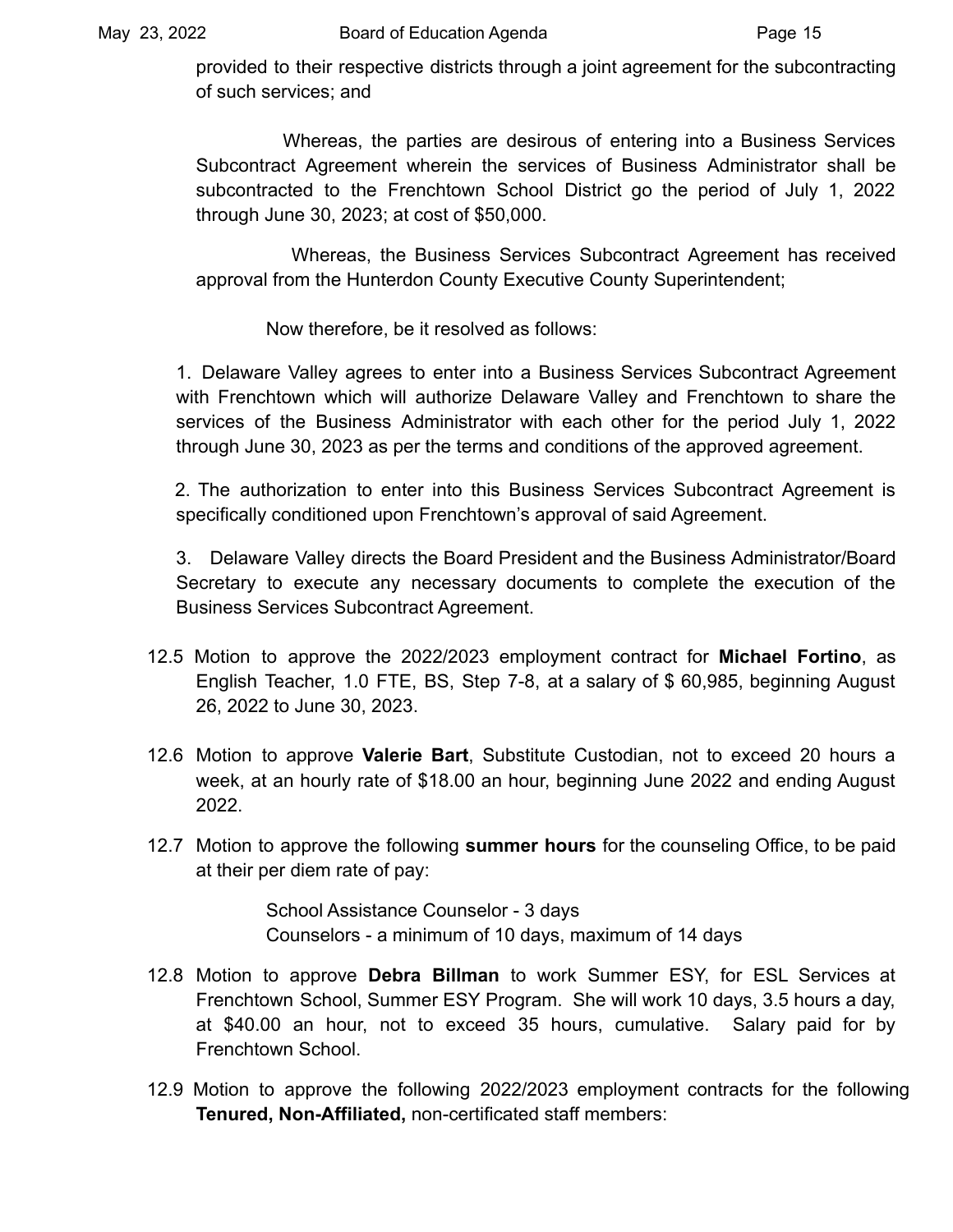| <b>Name</b>    | <b>Position</b>                 | <b>FTE</b> | <b>Salary</b> |
|----------------|---------------------------------|------------|---------------|
| Abert, Carla   | <b>Fiscal Specialist</b>        | 1.0        | \$79,212      |
| Kilduff, Karen | <b>Accounts Payable Analyst</b> | 1.0        | \$67,000      |

12.10Motion to approve the following 2022/2023 employment contracts for the following **Non-Tenured, Non-Affiliated,** non-certificated staff members:

| <b>Name</b>         | <b>Position</b>                                                | <b>FTE</b> | <b>Salary</b> |
|---------------------|----------------------------------------------------------------|------------|---------------|
| Bart, Valerie       | <b>Security Assistant</b>                                      | 1.0        | \$33,900      |
| Cirigliano, Matthew | Information Technology<br>Manager                              | 1.0        | \$129,740     |
| Colville, Lorraine  | One-on-One Nurse                                               | 1.0        | \$64,481      |
| Helmstetter, Kelly  | <b>Information Technology</b><br><b>Integration Specialist</b> | 1.0        | \$76,478      |
| Lim, Kean           | Information Technology<br>Technician - Level II                | 1.0        | \$65,392      |
| Lowe, William       | <b>Security Assistant</b>                                      | 1.0        | \$33,900      |
| Magala, Yvonne      | <b>Data Collection Specialist</b>                              | 1.0        | \$59,590      |
| Miller, Mark        | <b>School Electrician /Maintenance</b><br>Tech                 | 1.0        | \$73,329      |
| Ramos, Ernesto      | <b>Assistant Systems Network</b><br>Administrator              | 1.0        | \$78,384      |
| Scott, Jeffrey      | <b>Systems/Network Administration</b><br>Coordinator           | 1.0        | \$106,267     |
| Stang, Arnold       | <b>Buildings &amp; Grounds Supervisor</b>                      | 1.0        | \$92,044      |
| Tomko, Paul         | Information Technology<br>Technician - Level II                | 1.0        | \$67,642      |

12.11 Motion to **rescind** the **2022/2023** employment contract for the following **Non-tenured Non-Certificated** Staff member:

| <b>Name</b>      | <b>Position</b>           | <b>FTE</b> | <b>Step</b> | <b>Salary</b> |
|------------------|---------------------------|------------|-------------|---------------|
| Donnelly, Joseph | <b>Instructional Aide</b> | 1.0        |             | \$30,098      |

12.12Motion to **approve** the **2022/2023** employment contract for the following **Non-tenured Non-Certificated** Staff member: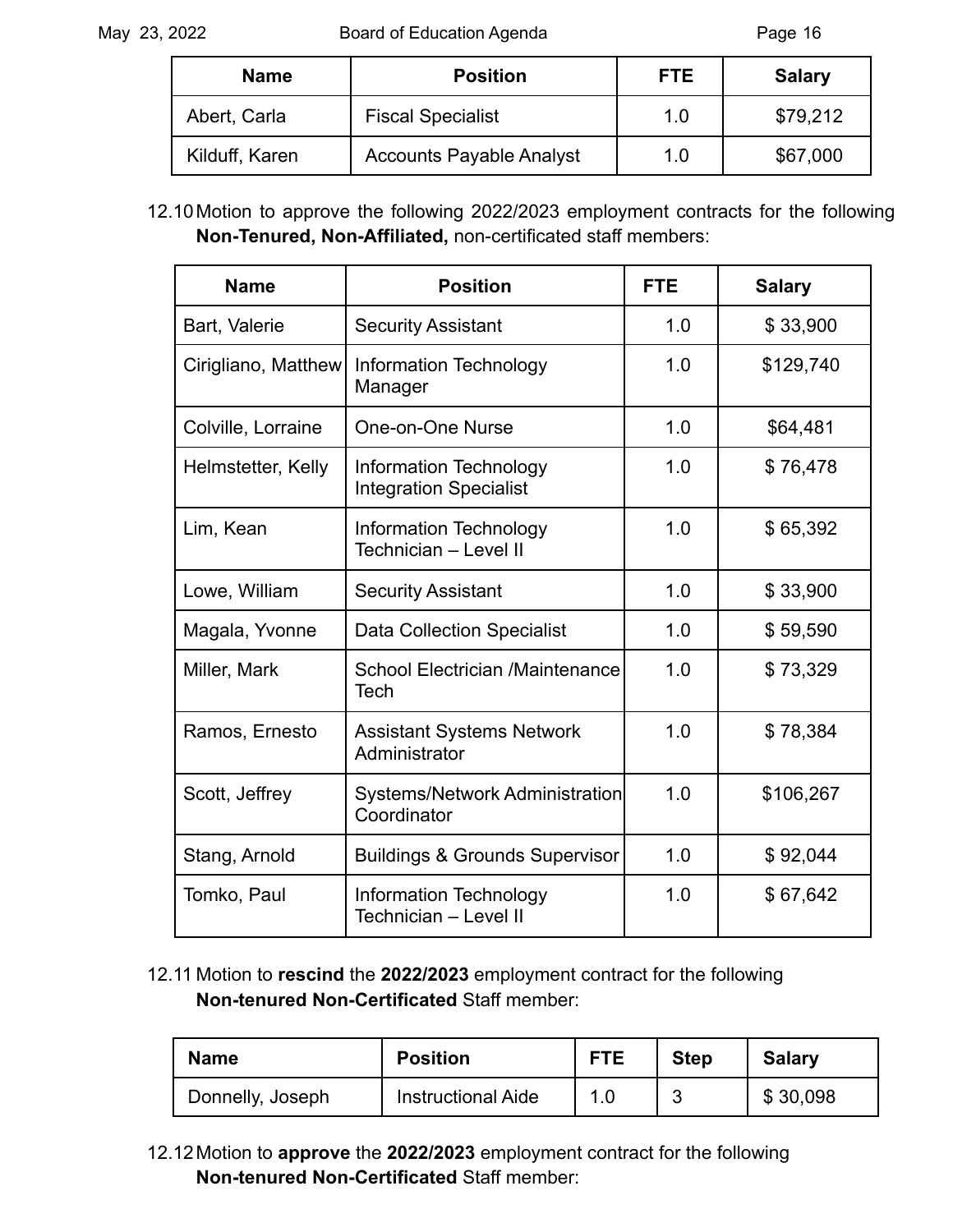| <b>Name</b>      | <b>Position</b>           | <b>FTE</b> | <b>Step</b> | <b>Salary</b> |
|------------------|---------------------------|------------|-------------|---------------|
| Donnelly, Joseph | <b>Instructional Aide</b> |            |             | \$24,142      |

12.13Motion to approve the employment contracts of **Co-Curricular Advisor/Coach** for the **2022/2023** school year:

| <b>POSITION</b>                              | <b>APPLICANT</b>                   | <b>YEARS</b><br><b>EXPERIENCE</b> | 2022/2023<br><b>SALARY</b>   |
|----------------------------------------------|------------------------------------|-----------------------------------|------------------------------|
| Basketball, Head<br>Boys' Coach              | <b>Michael</b><br><b>DePaolo</b>   | 6                                 | \$9,557                      |
| <b>Basketball, Assistant</b><br>Boys' Coach  | <b>Clinton Wojick</b>              | 11                                | \$6,975<br>+ \$832 longevity |
| Basketball, Head<br>Girls' Coach             | <b>Michael</b><br><b>Haughey</b>   | 10                                | \$9,557                      |
| <b>Basketball, Assistant</b><br>Girls' Coach | <b>Dean Breithoff</b>              | 9                                 | \$6,975                      |
| Basketball, Assistant<br>Girls' Coach        | <b>Alan</b><br><b>Schedaubauer</b> | 8                                 | \$6,975                      |
| **Cheer, Assistant<br>Coach - Fall           | <b>Stephanie</b><br><b>Ruby</b>    | 1                                 | \$2,997                      |
| **Cheer, Assistant<br>Coach - Fall           | <b>Kara Trunk</b>                  | $\mathbf 0$                       | \$2,997                      |
| ** Cheer, Assistant<br>Coach - Winter        | <b>Stephanie</b><br><b>Ruby</b>    | 1                                 | \$2,997                      |
| ** Cheer, Assistant<br>Coach - Winter        | <b>Kara Trunk</b>                  | 0                                 | \$2,997                      |
| Cheer, Head Coach<br>– Fall                  | <b>Jennifer</b><br><b>DeWire</b>   | 2                                 | \$7,911                      |
| Cheer, Head Coach<br>- Winter                | <b>Jennifer</b><br><b>DeWire</b>   | $\overline{2}$                    | \$7,911                      |
| Cross Country,<br><b>Head Coach</b>          | <b>Daniel</b><br><b>Casserly</b>   | $\overline{2}$                    | \$7,911                      |
| Cross Country,<br><b>Head Coach</b>          | <b>Paul Culcasi</b>                | 6                                 | \$7,911                      |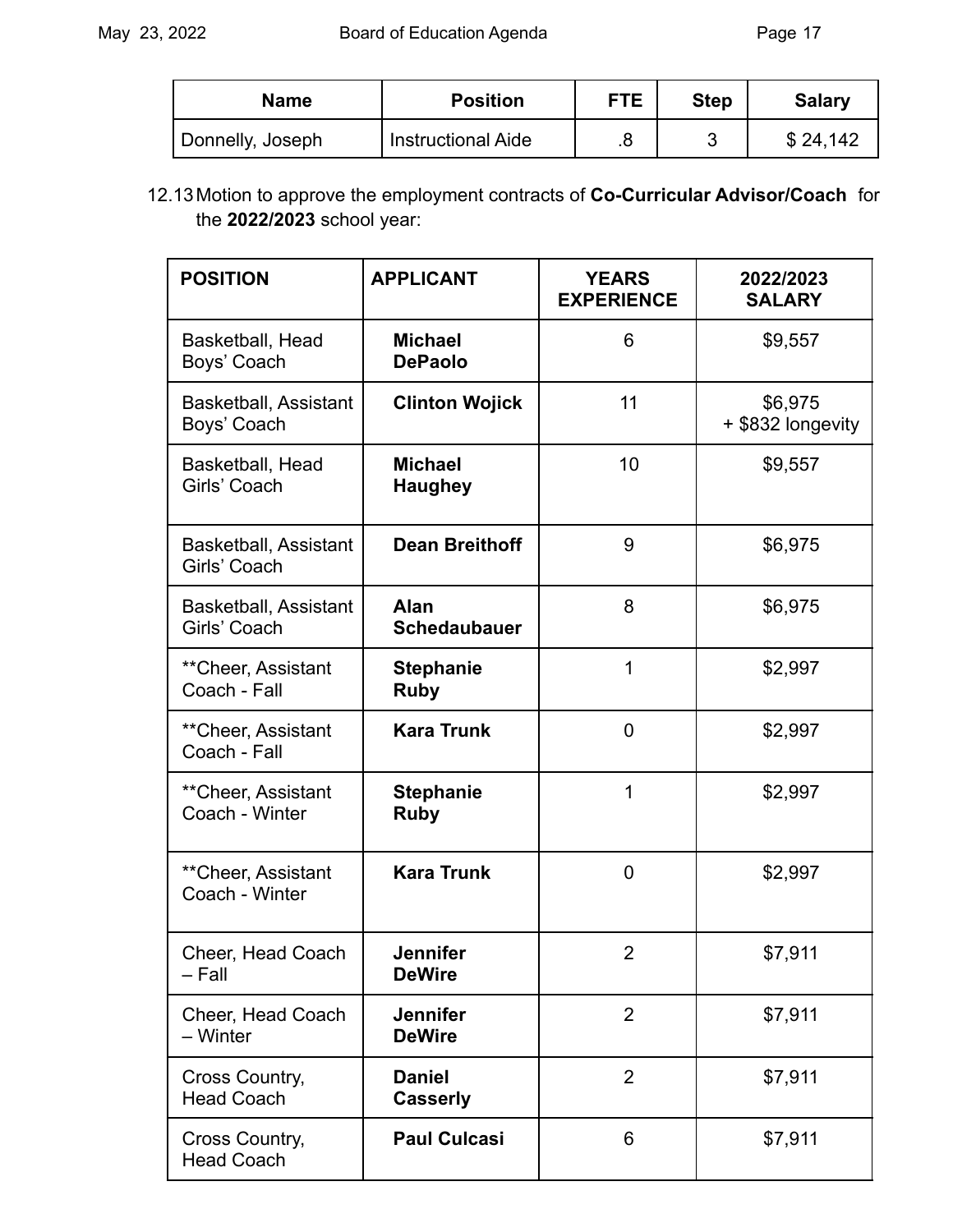| Cross Country,<br><b>Assistant Coach</b>       | <b>Susan Coles</b>                  | 4              | \$5,995                            |
|------------------------------------------------|-------------------------------------|----------------|------------------------------------|
| Field Hockey, Head<br>Coach                    | <b>Stephanie</b><br><b>Rifflard</b> | 10             | $$7,911 + $832$<br>longevity       |
| Field Hockey,<br><b>Assistant Coach</b>        | <b>Tiffany Kuhl</b>                 | 10             | \$5,995                            |
| Football, Assistant<br>Coach                   | <b>Daniel Brokaw</b>                | 4              | \$6,975                            |
| Football, Assistant<br>Coach                   | Joseph<br><b>Donnelly</b>           | 1              | \$6,975                            |
| Football, Assistant<br>Coach                   | <b>William Friedel</b>              | 6              | \$6,975                            |
| Football, First<br><b>Assistant Coach</b>      | <b>Benjemin</b><br><b>Ibach</b>     | 5              | \$7,324                            |
| <b>Football Head</b><br>Coach                  | <b>Michael</b><br><b>Haughey</b>    | 6              | \$10,289                           |
| Soccer, Head Boys'<br>Coach                    | <b>Michael</b><br><b>Miklosey</b>   | 6              | \$7,911                            |
| Soccer, Boys'<br><b>Assistant Coach</b>        | <b>Martin White</b>                 | 21             | \$5,995<br>$+ $1,664$<br>longevity |
| Soccer, Head Girls'<br>Coach                   | David<br>Kirschenmann               | 18             | \$7,911<br>+ \$832 longevity       |
| Soccer, Assistant,<br>Girls' Coach             | Alan<br><b>Schedlbauer</b>          | $\overline{2}$ | \$5,995                            |
| Volleyball, Head<br>Coach                      | <b>Erin Fleming</b>                 | 6              | \$7,911                            |
| Volleyball, Assistant<br>Coach                 | <b>Alexandria</b><br>Polakowski     | 4              | \$6,975                            |
| Wrestling, Head<br>Coach                       | <b>Andy Fitz</b>                    | 18             | \$9,557<br>+ \$832 longevity       |
| *Wrestling, Assistant<br>Coach (split stipend) | <b>Scott</b><br>Woodland            | 9              | \$4,650                            |
| *Wrestling, Assistant<br>Coach (split stipend) | <b>Paul Petro</b>                   | $\overline{2}$ | \$4,650                            |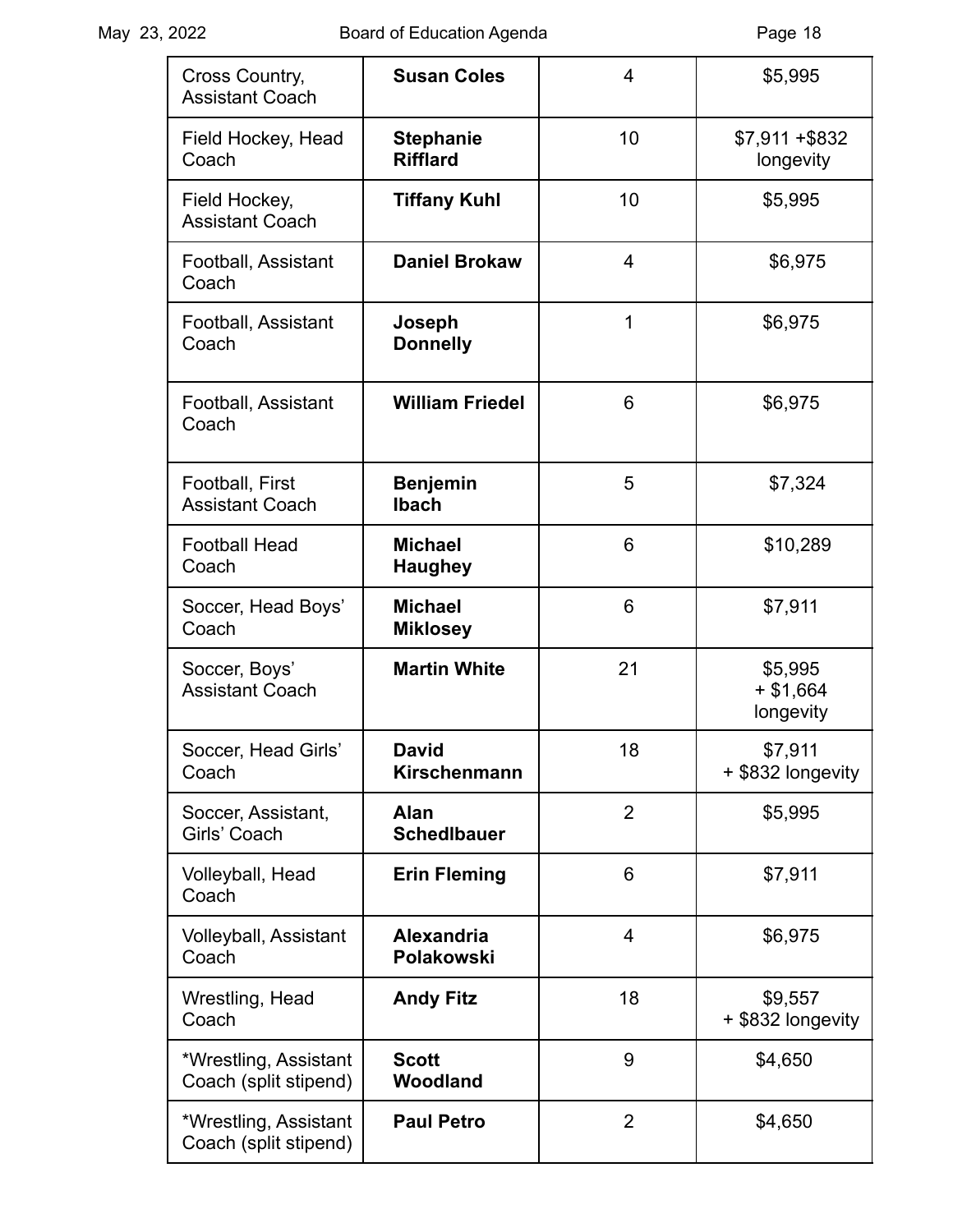| *Wrestling, Assistant | <b>Greg Wiseburn</b> | \$4,650 |
|-----------------------|----------------------|---------|
| Coach (split stipend) |                      |         |

\*2 stipends split between 3 coaches

\*\*1 stipend split between 2 coaches

12.14 Motion to approve the following request for **graduate course work** for the **2022/2023** school year:

| <b>EMPLOYEE</b>           | <b>SEMESTER</b>  | <b>COURSE</b>                                          | <b>CREDITS</b> |
|---------------------------|------------------|--------------------------------------------------------|----------------|
| <b>Ashley Miranda</b>     | Summer 2022      | Leadership & Learning<br>the organization              | 3              |
| <b>Benjamin McPherson</b> | Summer 2022      | The Principalship                                      | 3              |
| <b>Nicolas Noa</b>        | Summer 2022      | <b>Sibelius Music Notation</b>                         | 3              |
| <b>Bulent Deniz</b>       | <b>Fall 2022</b> | <b>School Business</b><br>Management and<br>Accounting | 3              |

12.15 Motion to approve the following request for **undergraduate course work** for the **2022/2023** school year:

| <b>EMPLOYEE</b>   | <b>SEMESTER</b> | <b>COURSE</b>                                              | <b>CREDITS</b> |
|-------------------|-----------------|------------------------------------------------------------|----------------|
| <b>Brian Eick</b> | Summer 2022     | Special Education in<br><b>Standards Aligned</b><br>System | 3              |

12.16 Motion to approve the following **Volunteer Coaches** for the 2022-2023 school year:

| <b>Craig Bender</b>            | Football                       |
|--------------------------------|--------------------------------|
| Dean Breithof                  | Football                       |
| <b>Christopher Cancelliere</b> | Wrestling                      |
| David Castro                   | Wrestling                      |
| <b>Philip Hutchins</b>         | Wrestling and Baseball Manager |

13. **Policy Committee** - **Amy Elphick, Chairperson** 

Gerard Bowers, Anna Gaspari, Ellen Gordon

Informational Items:

**Action Items:**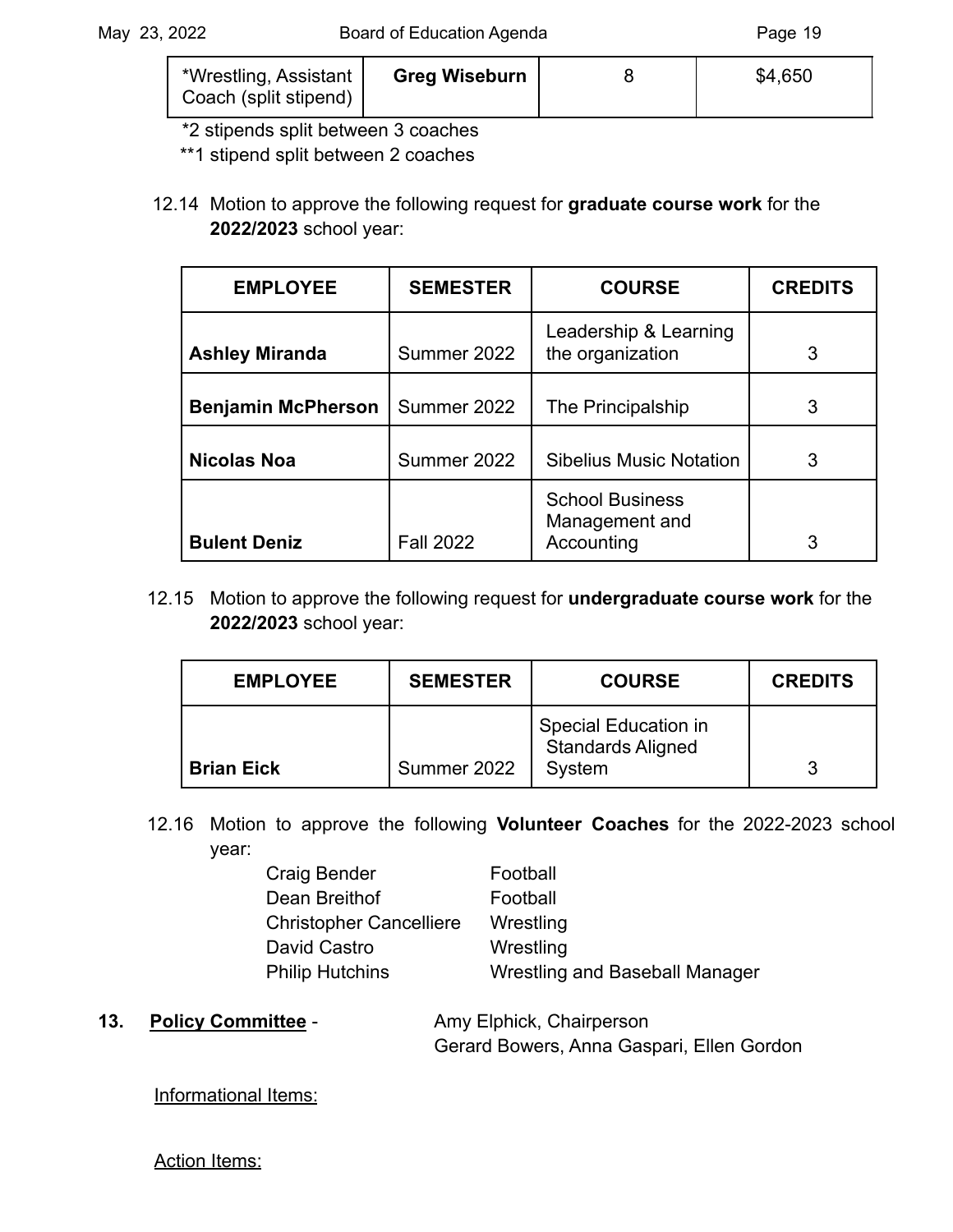13.1 Motion to approve the second reading and adoption of the following policy and regulation revisions:

| P2415.05 | Student Surveys, Analysis, Evaluations, Examinations, Testing<br>or Treatment (M) |
|----------|-----------------------------------------------------------------------------------|
| P2431.4  | Prevention and Treatment of Sports-Related Concussions and<br>Head Injuries (M)   |
| R2431.4  | Prevention and Treatment of Sports-Related Concussions and<br>Head Injuries (M)   |
| P 2451   | Adult High School (M)                                                             |
| R2460.30 | Additional/Compensatory Special Education and Related                             |
|          | Services (M)                                                                      |
| P 2622   | Student Assessment (M)                                                            |
| R 2622   | Student Assessment (M)                                                            |
| P 3233   | <b>Political Activities</b>                                                       |
| P 5460   | High School Graduation (M)                                                        |
| P 5460.1 | <b>High School Graduation Attire</b>                                              |
| P 5541   | Anti-Hazing (M)                                                                   |
| P 8465   | Bias Crimes and Bias-Related Acts (M)                                             |
| R 8465   | Bias Crimes and Bias-Related Acts (M)                                             |
| P 9560   | Administration of School Surveys (M)                                              |

13.2 Motion to approve the first reading of the following policy and regulation revisions:

| P 1648.14 | Safety Plan for Healthcare Settings in School Buildings -<br>COVID-19 (M) (Abolished) |
|-----------|---------------------------------------------------------------------------------------|
| P 1648.15 | Recordkeeping for Healthcare Settings in School Buildings -<br>COVID-19 (M) (New)     |
| P 2416.01 | Postnatal Accommodations for Students (New)                                           |
| P 2417    | Student Intervention and Referral Services (M) (Revised)                              |
| P 3161    | Examination for Cause (Revised)                                                       |
| P4161     | Examination for Cause (Revised)                                                       |
| P 5512    | Harassment, Intimidation, and Bullying (M) (Revised)                                  |
| R 5440    | <b>Honoring Pupil Achievement</b>                                                     |
| P 7410    | Maintenance and Repair (M) (Revised)                                                  |
| R 7410    | Maintenance and Repair (M) (Revised)                                                  |
| R 7410.01 | Facilities Maintenance, Repair Scheduling, and Accounting<br>(M) (Revised)            |
| P 8420    | Emergency and Crisis Situations (M) (Revised)                                         |
| P 9320    | Cooperation with Law Enforcement Agencies (M) (Revised)                               |
| R 9320    | Cooperation with Law Enforcement Agencies (M) (Revised)                               |

14. **Education and Student Affairs Committee -** Jonathan DeLisle, Chairperson Melaine Campbell, Amy Elphick, Ellen Gordon

Informational Items:

a. **Community Activities Calendar:**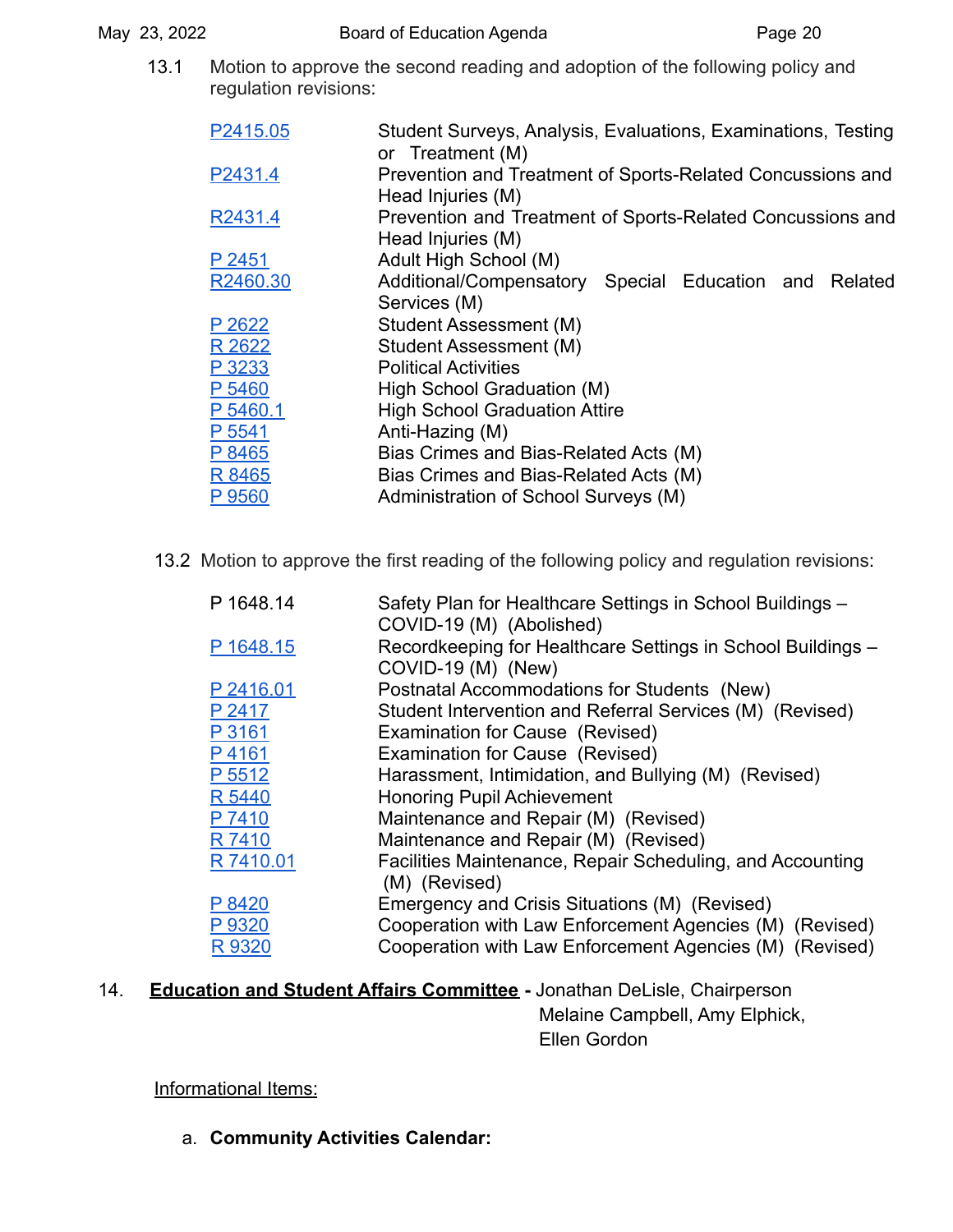Alexandria Township: Township Committee Meeting (2nd Wednesday) Dumpster Day, June 18th, 8:00 am - 11:00 am

Holland Township: Township Committee Meeting  $(1<sup>st</sup>$  and  $3<sup>rd</sup>$  Tuesday) Outdoor Movie Night, Riegel Ridge CC, July 9th, 8:30 pm

Kingwood Township: Township Committee Meeting (1<sup>st</sup> Thursday) Senior Citizen Picnic, June 5th, 1:00 pm Annual Fishing Derby, June 18th, 9:00 am - 12:00 pm Kingwood Day, September 24, 2022

Frenchtown Borough: Township Committee Meeting (1<sup>st</sup> Wednesday)

Milford Borough: Township Committee Meeting (1<sup>st</sup> and 3<sup>rd</sup> Monday)

Delaware Valley Regional High School: School Closed, May 27th & May 30th Performing Arts Night of Shorts, June 1st & 2nd Senior Prom, The Architects Golf Club, June 3rd, 6:30 pm - 10:00 pm 8th Grade Awards, June 6th Senior Awards, June 7th, 6:30 pm Final Exams, June 8th, 9th &10th Concurrent Enrollment Program (Zoom) 2 of 3, June 13th, 7:00 pm - 7:30 pm Varsity Sports Awards, June 15th, 4:30 pm Graduation, June 17th 10:00 am

## Action Items:

- 14.1 Motion to approve the 2022-2023 membership with the New Jersey State Interscholastic Athletic Association (NJSIAA).
- 14.2 Motion to approve the Child Study Team Shared Services with Frenchtown Elementary School for the 2022/2023 school year at \$75.00 an hour.
- 14.3 Motion to approve the following English Textbook (concurrent enrollment required text: RVCC Literature & Composition II):

Course: Literature & Composition II Text: Arguing About Literature: A Guide and Reader, 3e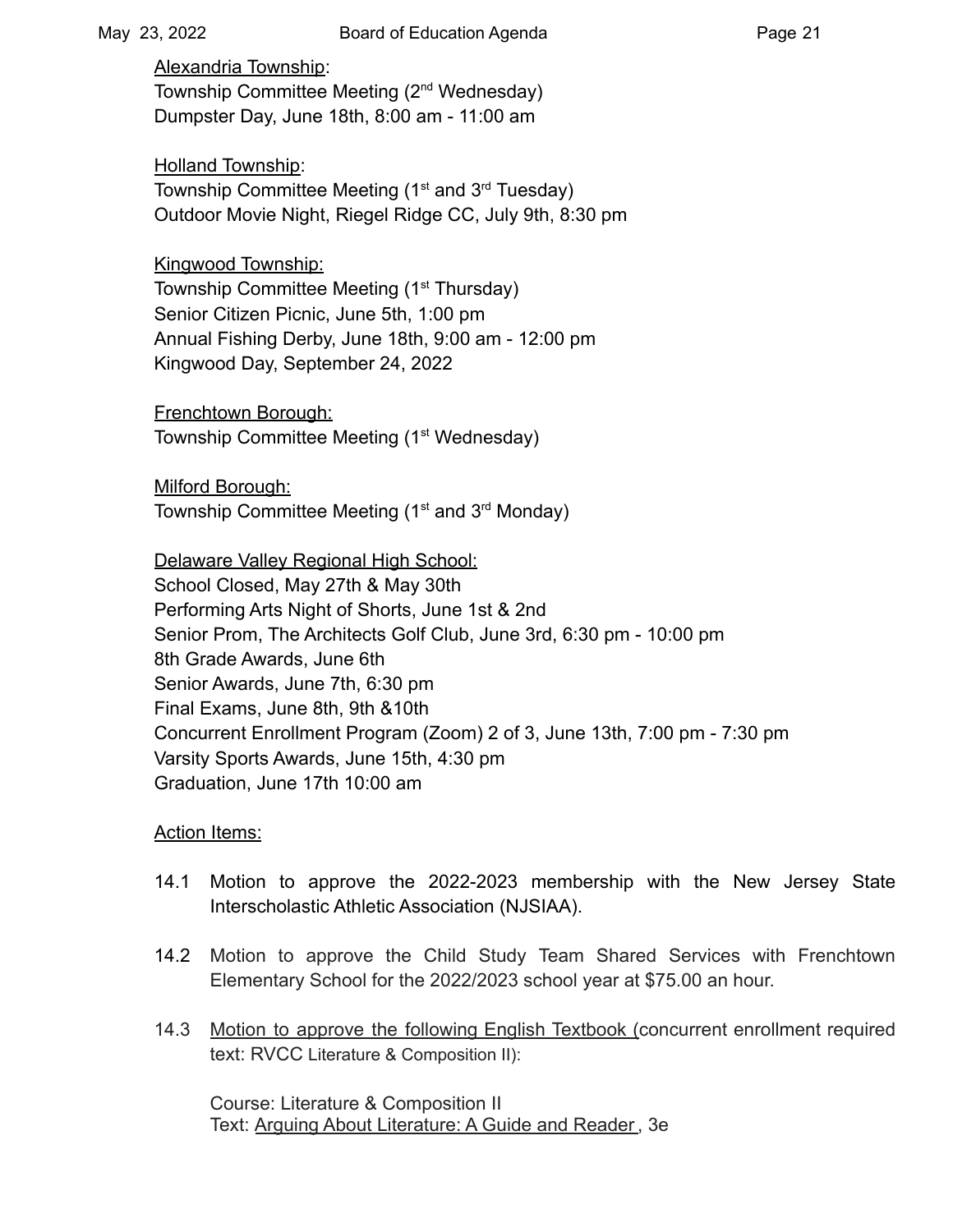- 14.4 Motion to grant the request for early graduation in accordance with District Policy No. 5460 "High School Graduation" for a student whose name is on file in the district office, with the condition that all State and local graduation requirements are satisfied.
- 14.5 Motion to refuse Federal Perkins Secondary Grant funds for Fiscal Year 2023 as follows:

| Total |                                        | \$20,606 |
|-------|----------------------------------------|----------|
|       | <b>Perkins Secondary Reserve Funds</b> | \$13,841 |
|       | <b>Perkins Secondary Federal Funds</b> | \$6,765  |

14.6 Motion to approve the 2022/2023 Receiving Special Education Tuition Contract with Greenwich Township Board of Education (student R23-01S), effective July 6, 2022 as follows:

| Tuition:            | \$33,221.00 |
|---------------------|-------------|
| Aide:               | \$15,900.00 |
| <b>ESY Tuition:</b> | \$4,300.00  |
| Total:              | \$53,421.00 |
|                     |             |

Speech Services: \$340.00

14.7 Motion to approve the 2022/2023 Special Education Tuition Contract Agreement with The Midland School, Somerset County, NJ (student 22-002S/210 days) as follows:

| Total:       | \$88,929.50 |
|--------------|-------------|
| Tuition ESY: | \$12,339.50 |
| Tuition:     | \$76,590.00 |

14.8 Motion to approve the 2022/2023 Special Education Tuition Contract Agreement with The Midland School, Somerset County, NJ (student 22-003S/210 days) as follows:

| Tuition:                | \$76,590.00  |
|-------------------------|--------------|
| <b>Tuition ESY:</b>     | \$12,339.50  |
| EO Services:            | \$30,024.00  |
| <b>EO Services ESY:</b> | \$4,837.20   |
| Total:                  | \$123,790.70 |

14.9 Motion to approve the 2022/2023 Special Education Tuition Contract Agreement with The Midland School, Somerset County, NJ (student 22-004S/210 days) as follows:

| Tuition:     | \$76,590.00 |
|--------------|-------------|
| Tuition ESY: | \$12,339.50 |
| Total:       | \$88,929.50 |

14.10 Motion to approve the FY23 Elementary and Secondary Education Act (ESEA) grant application and accept funds as follows:

| Title I  | \$20,733 |
|----------|----------|
| Title II | \$10,830 |